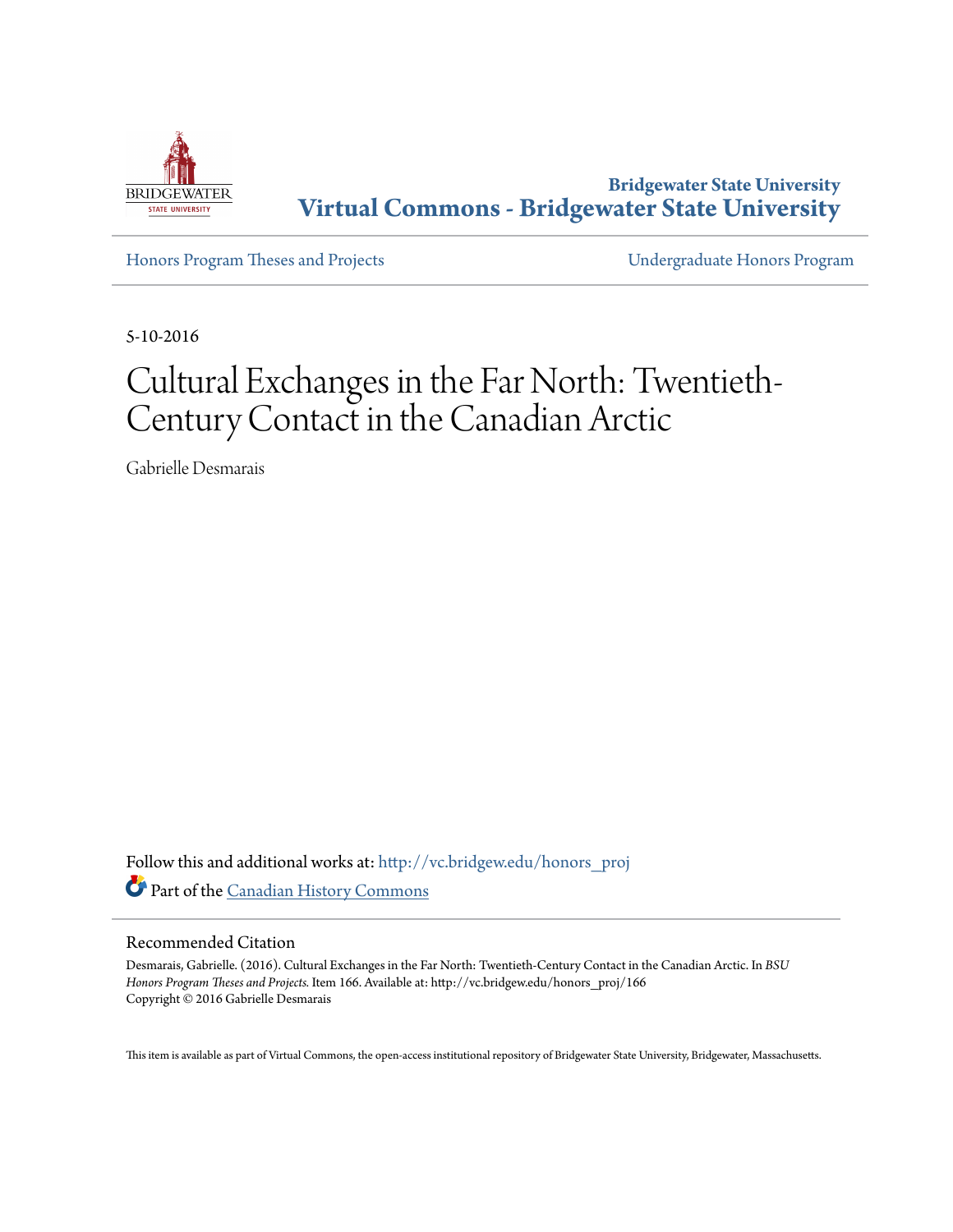# **Cultural Exchanges in the Far North: Twentieth-Century Contact in the Canadian Arctic**

Gabrielle Desmarais

Submitted in Partial Completion of the Requirements for Departmental Honors in History

Bridgewater State University

May 10, 2016

Dr. Brian Payne, Thesis Director Dr. Andrew Holman, Committee Member Dr. Erin O'Connor, Committee Member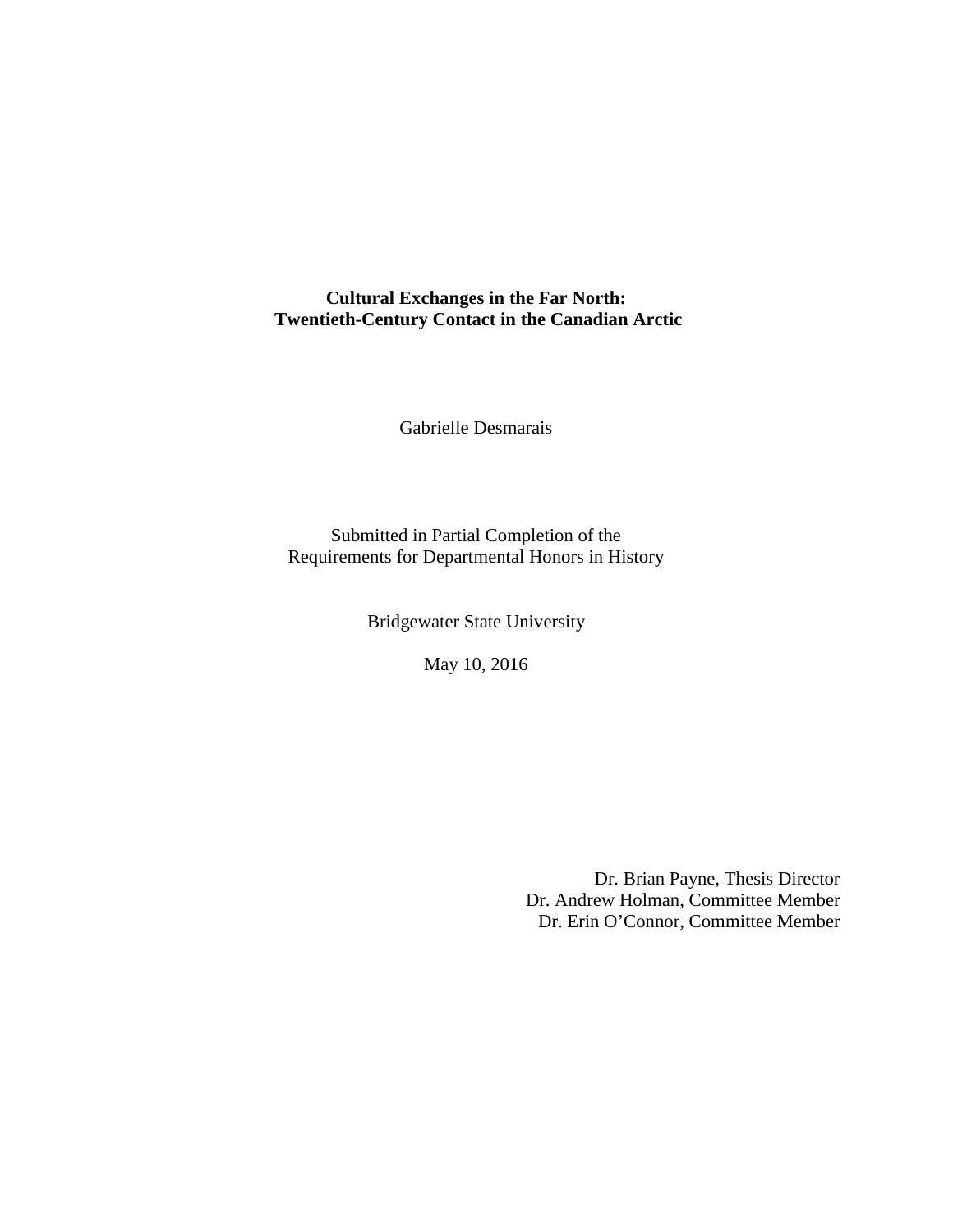

## **Inuit in their traditional snow home**

Photograph 1980.37.177 taken by George Comer. Kept in Arctic # 4.C. COMER at the New Bedford Whaling Museum in Massachusetts.

Tuesday August 25

Have just found an old cooking soapstone kettle. It must have lain here many years. It is slightly broken. There was quite a depth of moss over some of the broken parts. I am walking over the same ground where we were a year ago and it creates a feeling of sadness as I recall how much I had hoped for and how little we got, then the death of one of our best natives whose life might have been saved had we not tried to do so much.

Since that time I have been home and stayed through the winter and am now here again. A number of natives who were living then are now gone.

I think what a hard life these people have to live. They do not know how much they suffer or are deprived of. I hope the time will come when the civilized part of the world will do something to help them, such as having a house of refuge once in every 200 miles where meat could be cached when game was plentiful. Then there would be no periods of starvation and the loss of life among children would be much less. $<sup>1</sup>$  $<sup>1</sup>$  $<sup>1</sup>$ </sup>

- Captain George Comer, whaling schooner *Era*, 1903.

<span id="page-2-0"></span><sup>1</sup> George Comer, *An Arctic Whaling Diary: The Journal of Captain George Comer In Hudson Bay 1903-*

*<sup>1905.</sup>* Edited by W. Gillies Ross. (Toronto: University of Toronto Press, 1984) p. 56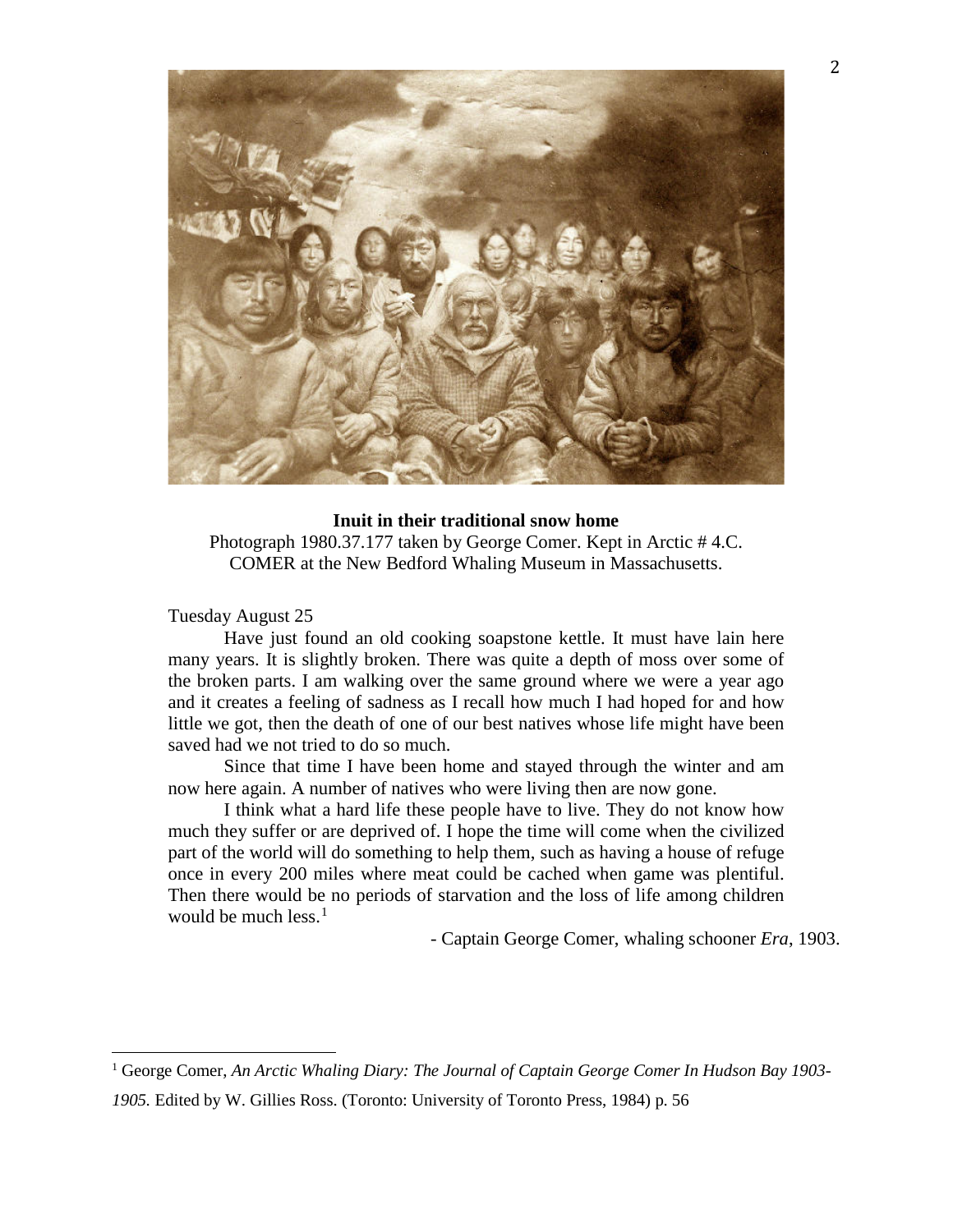George Comer was one of the many white men to enter the Arctic during the early twentieth century in search of both wealth and adventure. His journals and photographs, now housed at the New Bedford Massachusetts Whaling Museum, provide historians with a rare look into the interactions between white visitors and the native Inuit. For Comer, the initial justification for entering the Arctic was economic: his search for whales, seals, and fur-bearing animals. But, like many others, Comer found the cultural exchange equally important. In addition to experiencing the wilderness adventure that many white men searched for during the early twentieth century, Comer also engaged in cultural exchanges with the Inuit in his search for what he perceived to be "genuine" prehistoric artifacts that he could sell to museums and anthropologists. As such, Comer's experience illustrates the complex and diverse ways in which white visitors and Inuit natives interacted in the Arctic during the early decades of the twentieth century.

In the 1900s and 1910s the Arctic represented to many the last wilderness frontier; vast and unexplored, the Arctic became a destination of discovery. European, Canadian, and American explorers saw the Arctic as romantic, the last place on Earth untouched by man and still enshrined with its mysteries unsolved. The mystery of the Arctic appealed to many because of this assumed state of being untouched. The late nineteenth and early twentieth century was an era in which wilderness became a central theme in western culture for a variety of reasons. Most predominant among them was a growing fascination with the wilderness as an place to escape to so as to erase the trappings of an over-civilized society and restore ancient, perhaps even precivilized, traditions of survivalism. This antimodernism was especially important to men in the United States, Canada, and Great Britain, and there were progressively fewer areas for these men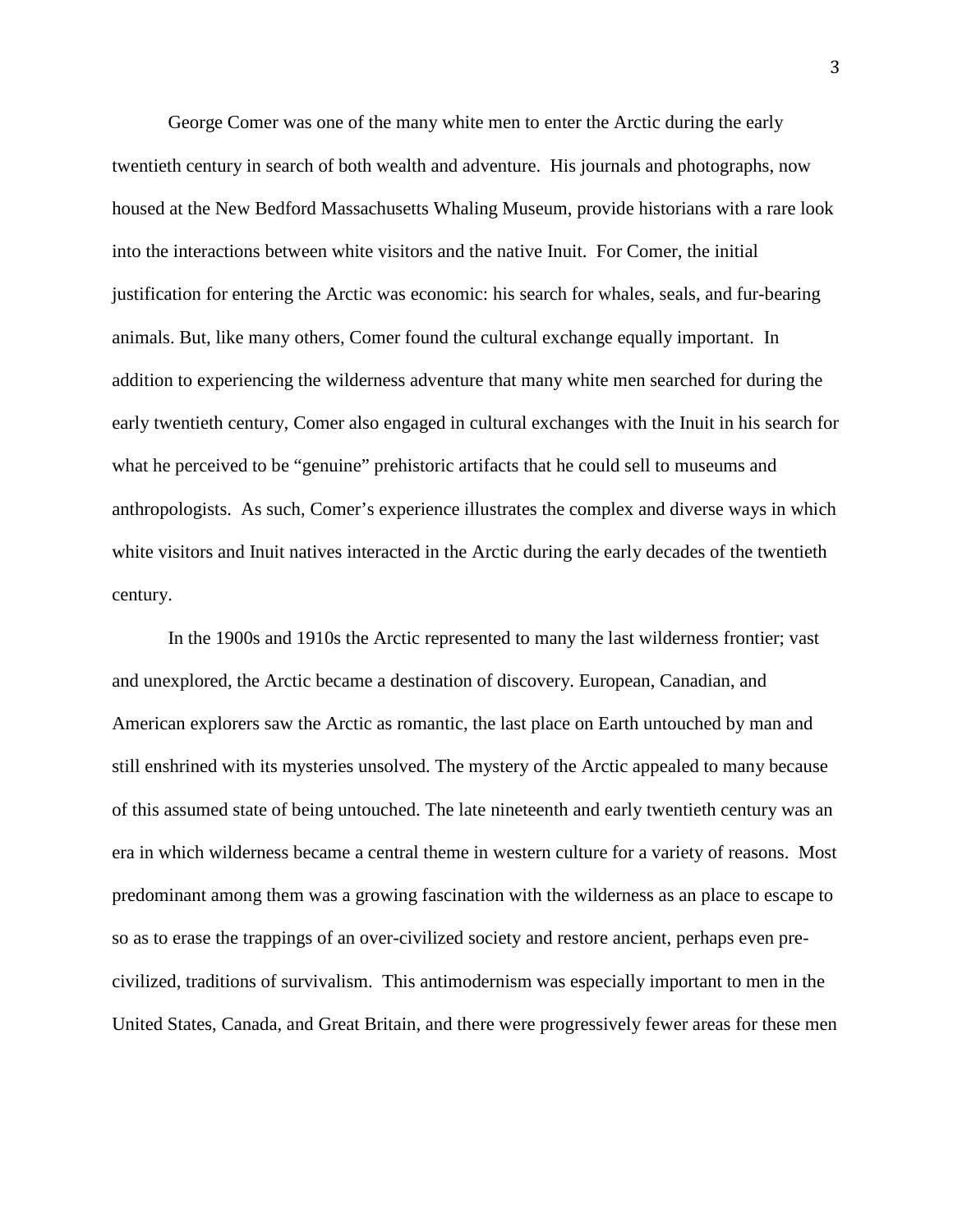to test their own masculinity against the wilds.<sup>[2](#page-4-0)</sup> The motivations and endeavors of these men varied widely, but the Arctic offered a variety of opportunities for explorers, whalers, fur traders, missionaries, and countless others who chose to journey north.

In truth, the Arctic was not an empty wilderness frontier. For the Inuit, the Arctic was simply home. The ventures of western explorers, whalers, fur traders, and missionaries led to contact between Euro-Americans and Inuit. Unlike previous generations, however, Europeans and Americans did not seek to just conquer the Arctic and vanquish the native inhabitants. The cultural assault upon the Inuit was far more complex than in previous western-native interactions. Increased contact created a new reason for Euro-Americans to go to the North in an effort to study Inuit as part of an emerging interest in anthropology. Inuit and Inuit culture intrigued Euro-Americans during the early twentieth century because they believed it to be prehistoric. This notion caused Euro-Americans to flock to the Arctic to study Inuit as if they were a "Stone Age" people. Overtime this continued contact created changes in the Inuit culture. Ironically, this contact with Euro-Americans disrupted traditional Inuit culture and introduced them to foreign western ideas and technology, even as those westerners sought out the Inuit because they believed the natives to be pre-civilized. In the end, even though Europeans, Canadians, and Americans entered the Arctic in search for economic resources such as whales and furs, it was cultural interests, both in the wilderness environment and the desire to study a perceived "Stone Age" people, that generated prolonged and continuous contact between westerners and native people.

## **Multiple Points of Contact**

<span id="page-4-0"></span><sup>2</sup> John F. Reiger, *American Sportsmen and the Origins of Conservation.* Third Edition (Corvallis: Oregon State University Press, 2000) p. 47.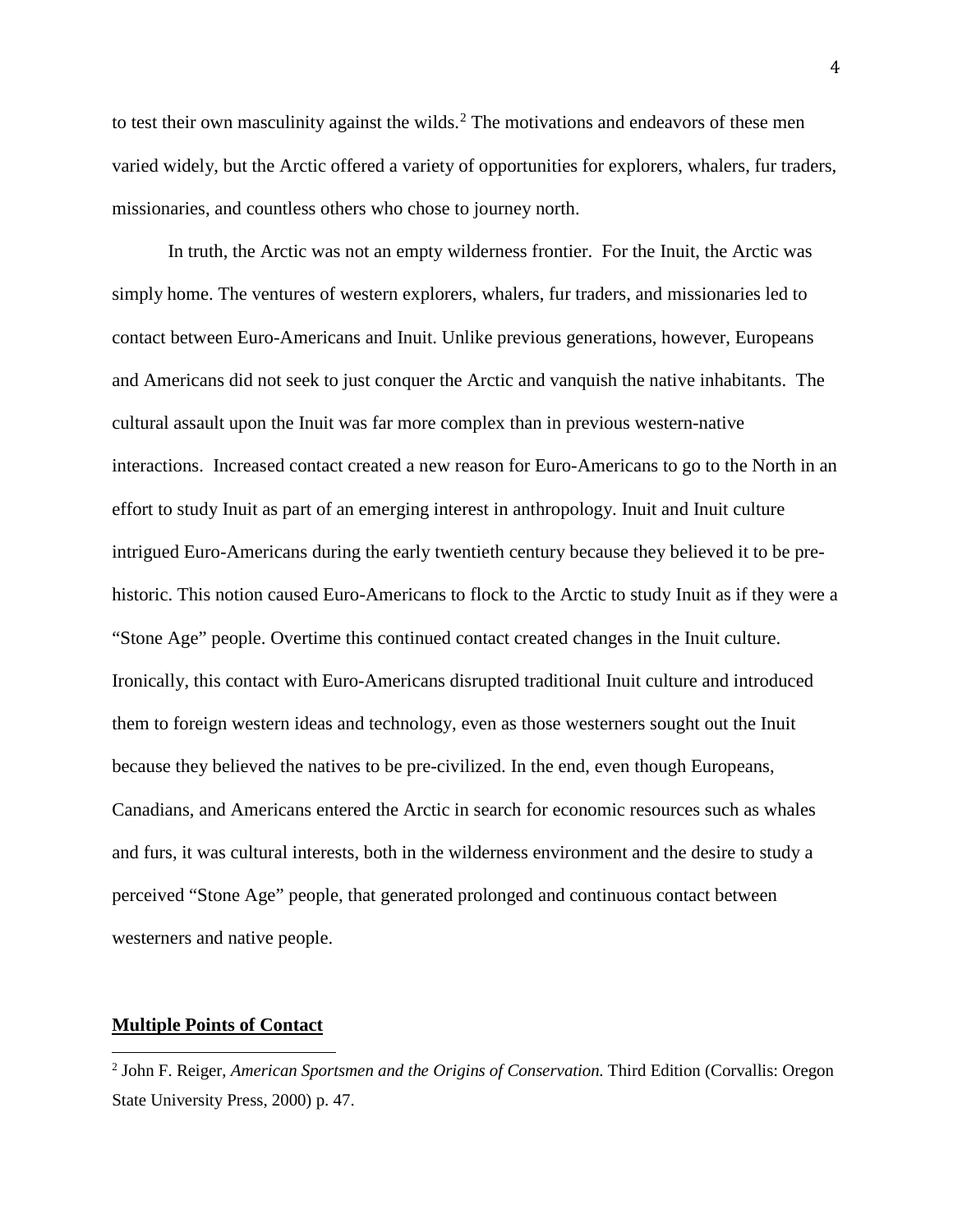The Canadian Arctic is comprised of northern Yukon Territory, the Northwest Territories and the Nunavut Territory. This vast expanse of land is where the nomadic Inuit lived before contact with the outside world. These areas, especially Nunavut, are where the periods of extended contact between native peoples and westerners occurred most frequently. Extended contact between westerners and native people in the Arctic began when interest in the polar region emerged during the era of exploration and accelerated in the late nineteenth century. Europeans began their search for the Northwest Passage during the sixteenth century as an alternative trade route to Asia. The English led the search for the passage believing that it was the key to their economic success in a changing global world, which was then dominated by Spain and Portugal. Many English explorers ventured into the Arctic's frigid waters to locate the passage. Martin Frobisher was one of the first, from 1576 to 1578, to search for a passage through the north in the sixteenth century. Though he was unsuccessful, Frobisher's search for the passage led to some of the first extended contact between westerners and Inuit. When he returned to England unsuccessful and his ship full of "fool's gold" (pyrite) Frobisher became an outcast and the search for the passage was put on hold.<sup>[3](#page-5-0)</sup> In the seventeenth century, Henry Hudson (1609) picked up where Frobisher had left off in the pursuit of the Northwest Passage. His first venture, was unsuccessful and he orchestrated a subsequent attempt to locate the Northeast Passage. Eventually he turned westward in search of the Northwest Passage for England. Hudson failed in his first exploration for the Northwest Passage, locating only the Hudson Bay. Hudson's search for the passage came to an end during his final search for the passage when his crew

<span id="page-5-0"></span><sup>&</sup>lt;sup>3</sup> Robert McGhee, *The Last Imaginary Place: A Human History of the Arctic World* (New York: Oxford University Press, 2005), p. 160.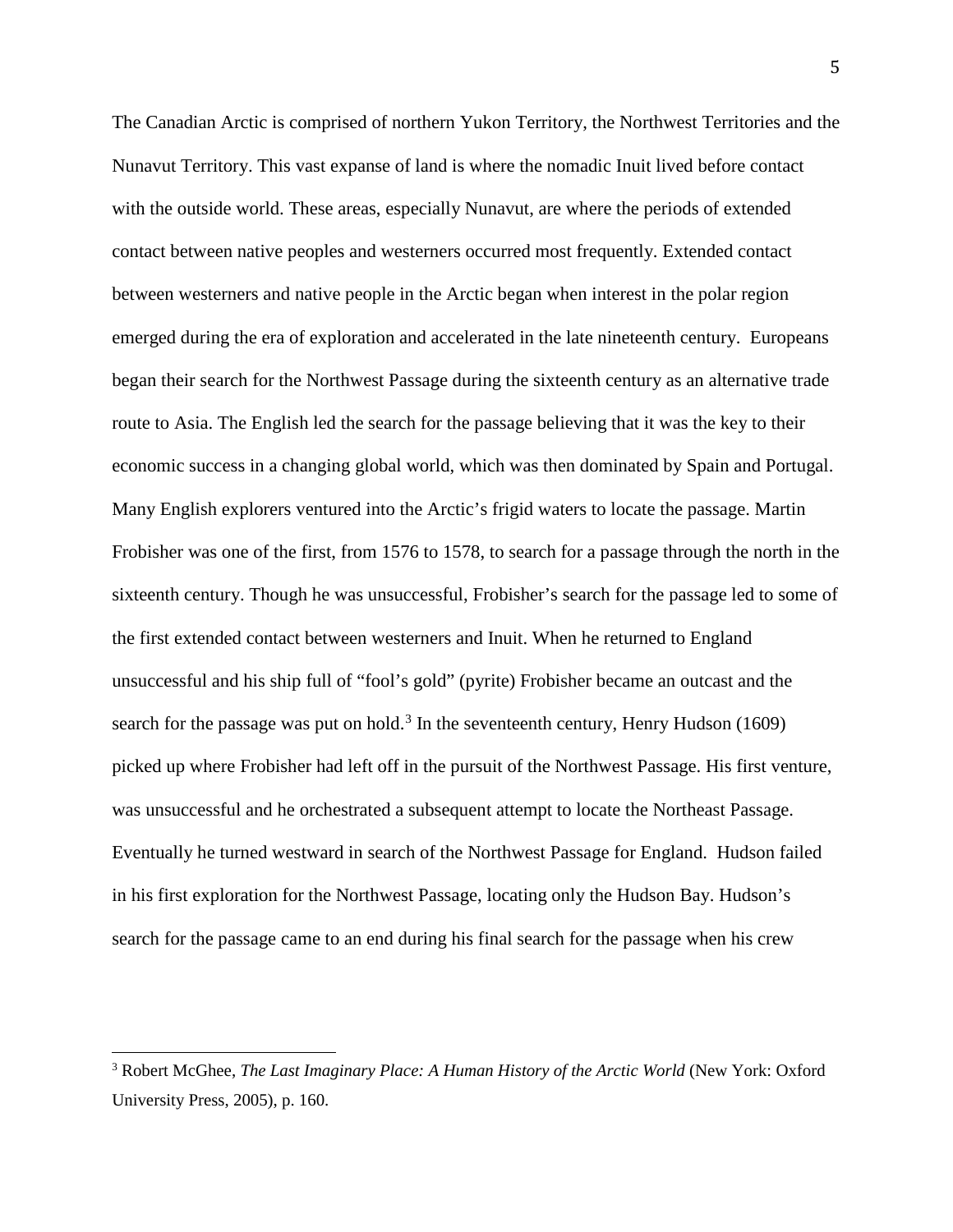mutinied again and left Hudson and his young son adrift in the bay bearing his name.[4](#page-6-0) Yet the search for the Northwest Passage did not end with Henry Hudson.

In 1819, a new explorer took up the search for the elusive passage. Edward Parry was an explorer who had served under Captain John Ross during his failed search for the Northwest Passage. In her book, *The Frozen Ship: The Histories and Tales of Polar Exploration*, Sarah Moss details Ross's folly, "sailing westwards through Lancaster Sound, insist[ing] that he saw 'a chain of mountains' blocking the way. … Ross was unbending; he named his mountain range – the Croker Mountains - and turned for home." Parry and the other crewmembers believed Ross's mountains to be imagined and returned in search for the Northwest Passage on a later voyage. Yet the search for the Northwest Passage came to an end for Parry when his way forward became blocked by ice. His next attempts brought him no closer to a successful navigation of the passage and England became impatient with the search for the Northwest Passage as it became unprofitable. It was not until 1828, however, that the British government finally gave up its search for their passage, because the expense and death toll of the search had become too great.<sup>[5](#page-6-1)</sup> Though they did not find the passage explorers such as Martin Frobisher were some of the first Euro-Americans to come into contact with Inuit.[6](#page-6-2)

Although English explorers were often the first whites to enter the Arctic, it was New England whalers who had a more pronounced and lasting impact on the Inuit. During the late nineteenth and early twentieth centuries, whalers moved north from desperation to revive what had become a dying industry. The rapid decline of whale stock in the more utilized southern

<span id="page-6-0"></span><sup>4</sup> Sarah Moss, *The Frozen Ship: The Histories and Tales of Polar Exploration* (New York: BlueBridge Books, 2006), p. 7.

<span id="page-6-1"></span><sup>5</sup> Moss, *The Frozen Ship,* p. 16.

<span id="page-6-2"></span><sup>6</sup> Robert McGhee, *The Last Imaginary Place: A Human History of the Arctic World* (New York: Oxford University Press, 2005), p. 107.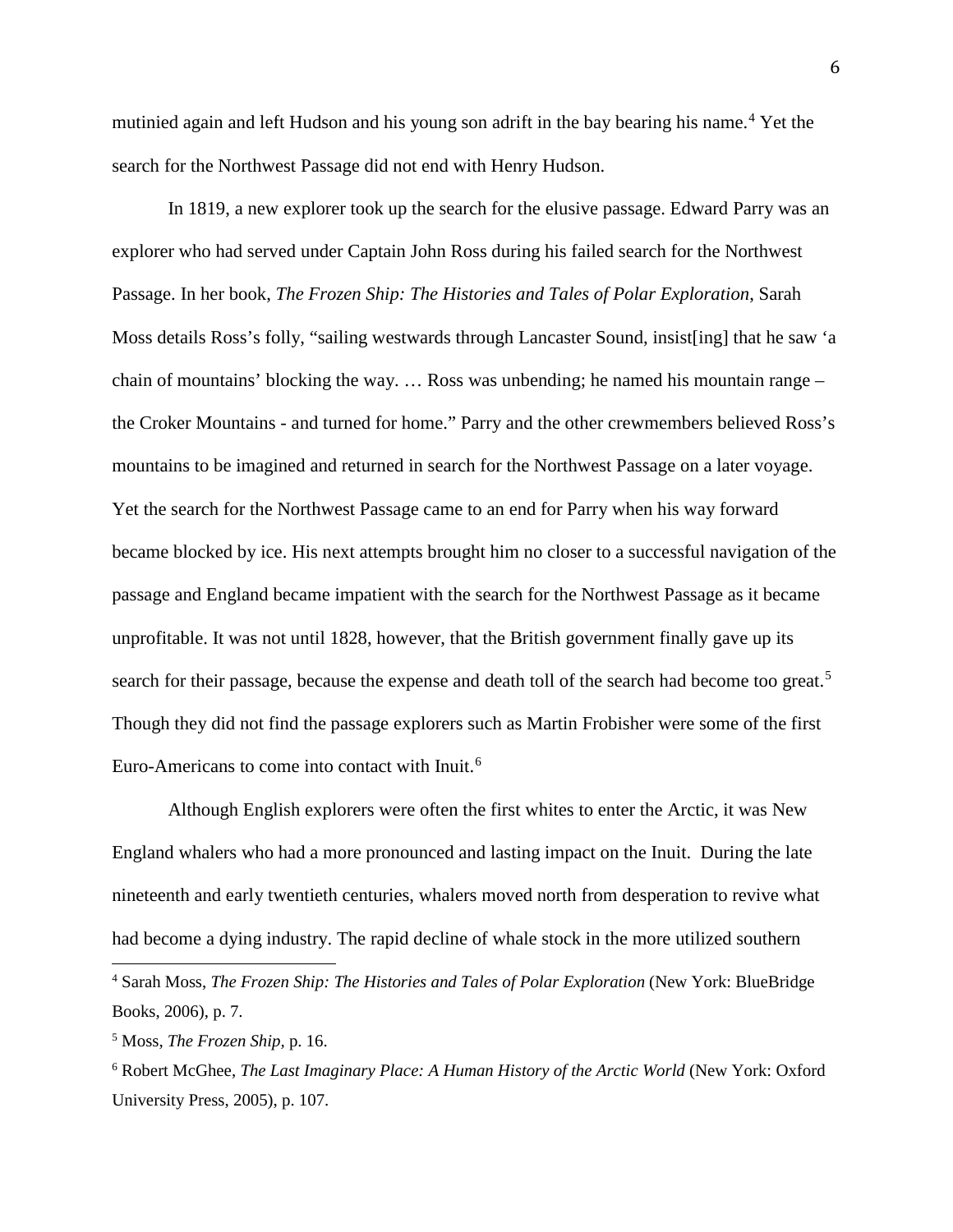regions of the Atlantic and Pacific Oceans, along with the discovery of petroleum oil in the United States in 1854 and the invention of spring steel (used to replace baleen), had been detrimental to the industry and forced the remnants of the whaling industry northward. To close the gap of lost income, whalers became more interested in collecting other Arctic goods rather than just focusing on harvesting oil.[7](#page-7-0) Whalers in the North attracted attention, and others arrived, such as missionaries with the objective of conversion and fur traders who had depleted the stocks in the south.

This increased activity in the Arctic during the late nineteenth century generated increased reporting of and knowledge about the region and its people. Anthropologists absorbed this material and became intrigued with the Inuit culture because they believed they represented a people of an age long lost to history. [8](#page-7-1) Many anthropologists from Europe and the United States, unable to make the journey north, hired others, normally those same whalers and fur traders who first ventured into the Arctic region, to collect materials for them. It was the work of these amateur anthropologists that contributed most to the twisting of Inuit culture to fit Euro-American assumptions about northern people. This extended contact with these amateur anthropologists, and the marketing of Inuit culture in the south, ultimately caused a transformation of cultural identity among the Inuit themselves. This first contact with Euro-

<span id="page-7-0"></span><sup>7</sup> McGhee, *The Last Imaginary Place*, p. 243

<span id="page-7-1"></span><sup>&</sup>lt;sup>8</sup> "Many scholars argue that the study of modern anthropology developed during the Age of Enlightenment, a cultural movement of 18<sup>th</sup> century Europe that focused on the power of reason to advance society and knowledge." During the 19<sup>th</sup> century anthropological focus turned to two major theories of studies evolutionism and diffusionism. Evolutionists believed that cultures developed in certain stages and looked for other primitive cultures to study their own "savage" origins. Anthropologists studying Inuit culture at the turn of the century were evolutionists attempting to find primitive cultures to study. See "Anthropology." *National Geographic Education*. 10 Feb. 2012. For more information on the history of anthropological study.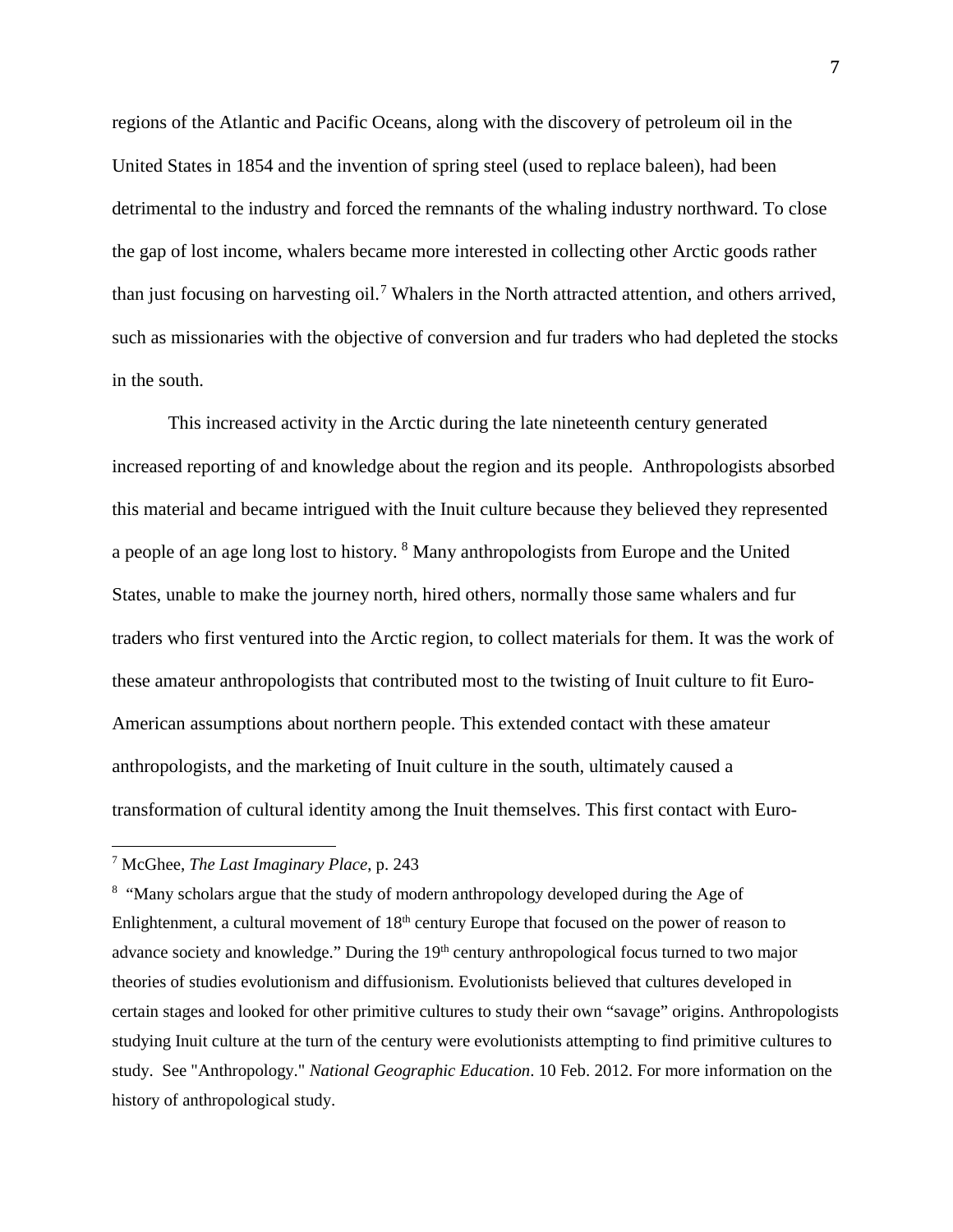Americans in the Eastern Arctic at the turn of the twentieth century caused a substantial change of cultural identity amongst Inuit due to the swiftness of first contact and oppressive beliefs held by the invading amateur anthropologists.

## **A Collision of Cultures**

The coming of Euro-Americans to the North signified a major transformation in traditional Inuit culture. Western ideas forever changed Inuit beliefs. Even as late as the late nineteenth century, Inuit had not yet come into sustained contact with westernized ideas or technology. The coming of the whalers to the North signified the beginning of a new era for Inuit. Whalers, such as George Comer, unintentionally introduced the Inuit to new ways of thinking through newly established and extended contact. Historian and author Dorothy Harley Eber describes the beginning of this relationship, "In 1851 Americans who had joined the hunt - Americans were then the pre-eminent whalers of the world - introduced the practice of 'wintering.' In a bold move a crew from the whale ship *McLellan* wintered ashore in the sound in huts with timber roofs; the men lived off the land on native foods and emerged safe and sound in the spring. Soon both British and Americans began to extend the season by freezing in their vessels beneath the sound's craggy cliffs."<sup>[9](#page-8-0)</sup> Whalers represented only the beginning of extended contact between the Inuit and Euro-Americans.

Beyond these economic motivations, a cultural search for wilderness also spurred adventurers into the Arctic. This search for wilderness was directly related to the "closing" of the American western frontier in 1890, growth of urban and industrial landscapes, and a fear of "over-civilization." As the world grew more complex due to increasing industrialization and

<span id="page-8-0"></span><sup>9</sup> Dorothy Harley Eber, *When the Whalers Were Up North: Inuit Memories From the Eastern Arctic* (Montreal: McGill-Queen's University Press, 1989) p. 12.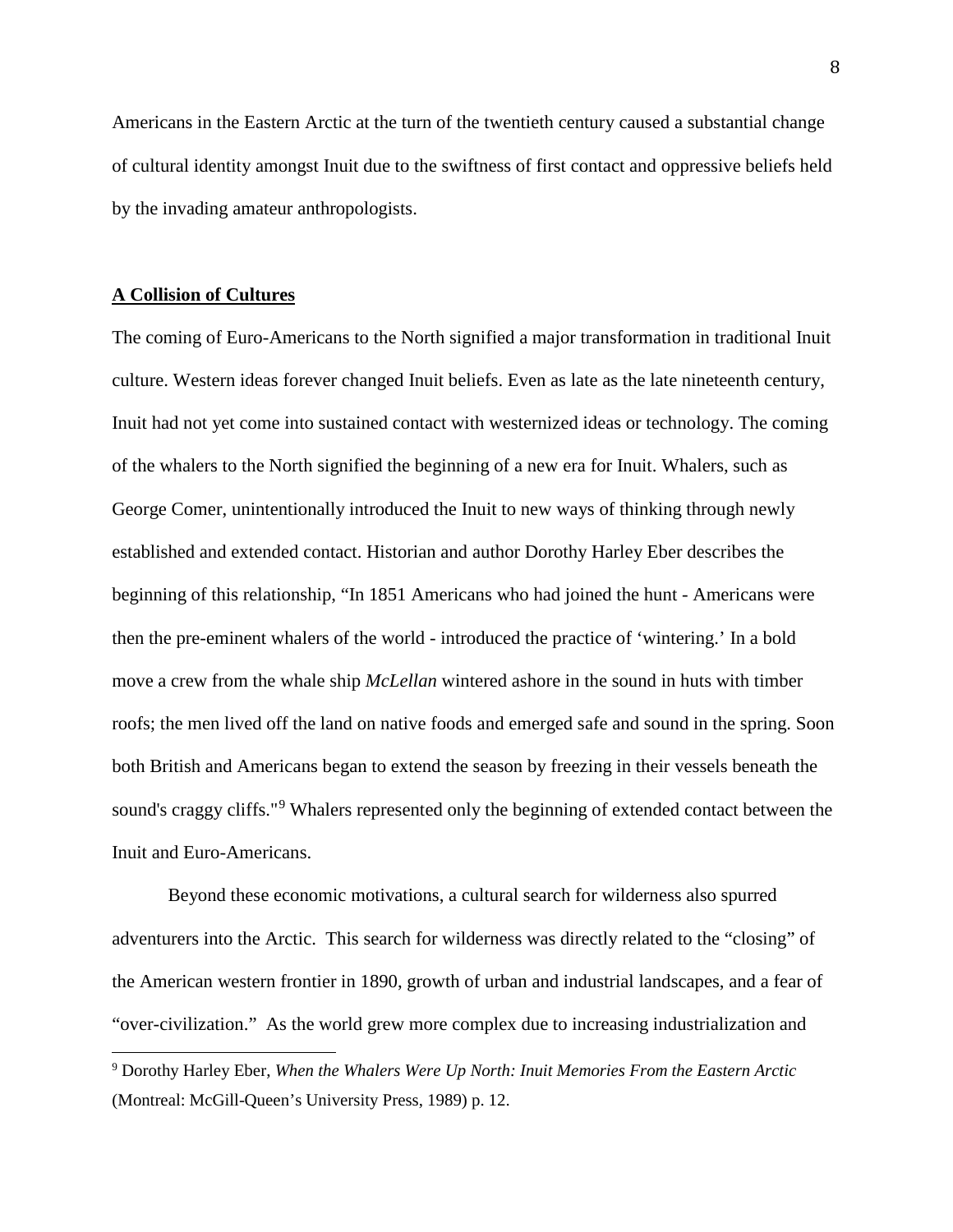urbanization westerners searched for a new untouched area of the world to explore. This phenomenon is best explained by historian Roderick Frazier Nash in his book, *Wilderness and the American Mind.* "The ending of the frontier prompted many Americans to seek ways of retaining the influence of wilderness in modern civilization." Nash explains that this need for wilderness in the nineteenth century led to the development of several wilderness clubs including the Boy Scouts.<sup>[10](#page-9-0)</sup> Others continued to search for traces of untouched wilderness leading them into places such as the Arctic. As the environment in countries such as the United States and England changed, westerners viewed untouched places such as the Arctic as the newest untouched frontier to explore and preserve. As more people began to learn of the Arctic and its peoples, interest for the region quickly grew.

Missionaries were latecomers to the Arctic with most of them arriving in the North during the early twentieth century. Missionaries were attracted to the Arctic when whalers and others began to report on populations of native Inuit. Unlike the whalers and fur traders who came before them, missionaries were not interested in turning a profit in the North, but rather turning Arctic people into Christians. Missionaries hoped that the Arctic would be filled with new followers for their various faiths. Dorothy Harley Eber recalls this time of change in her interview with Osoochiak Pudlat of Cape Dorset. "'When I was a little boy Inuktakaub – the New Person [the missionary A.L. Fleming] – was already living at Lake Harbour. This was before we went to Coats Island and before he became a bishop. He would go to all the camps to spread the gospel. He never missed a camp."<sup>[11](#page-9-1)</sup> Osoochiak Pudlat recalls at time when missionaries first arrived in the Arctic and they found the Inuit unwilling to convert. Yet the

<span id="page-9-0"></span><sup>&</sup>lt;sup>10</sup> Roderick Frazier Nash, *Wilderness and the American Mind*. Fourth Edition (New Haven: Yale University Press, 2001) p. 147.

<span id="page-9-1"></span><sup>11</sup> Dorothy Harley Eber, *When the Whalers Were Up North: Inuit Memories From the Eastern Arctic* (Montreal: McGill-Queen's University Press, 1989) p. 151.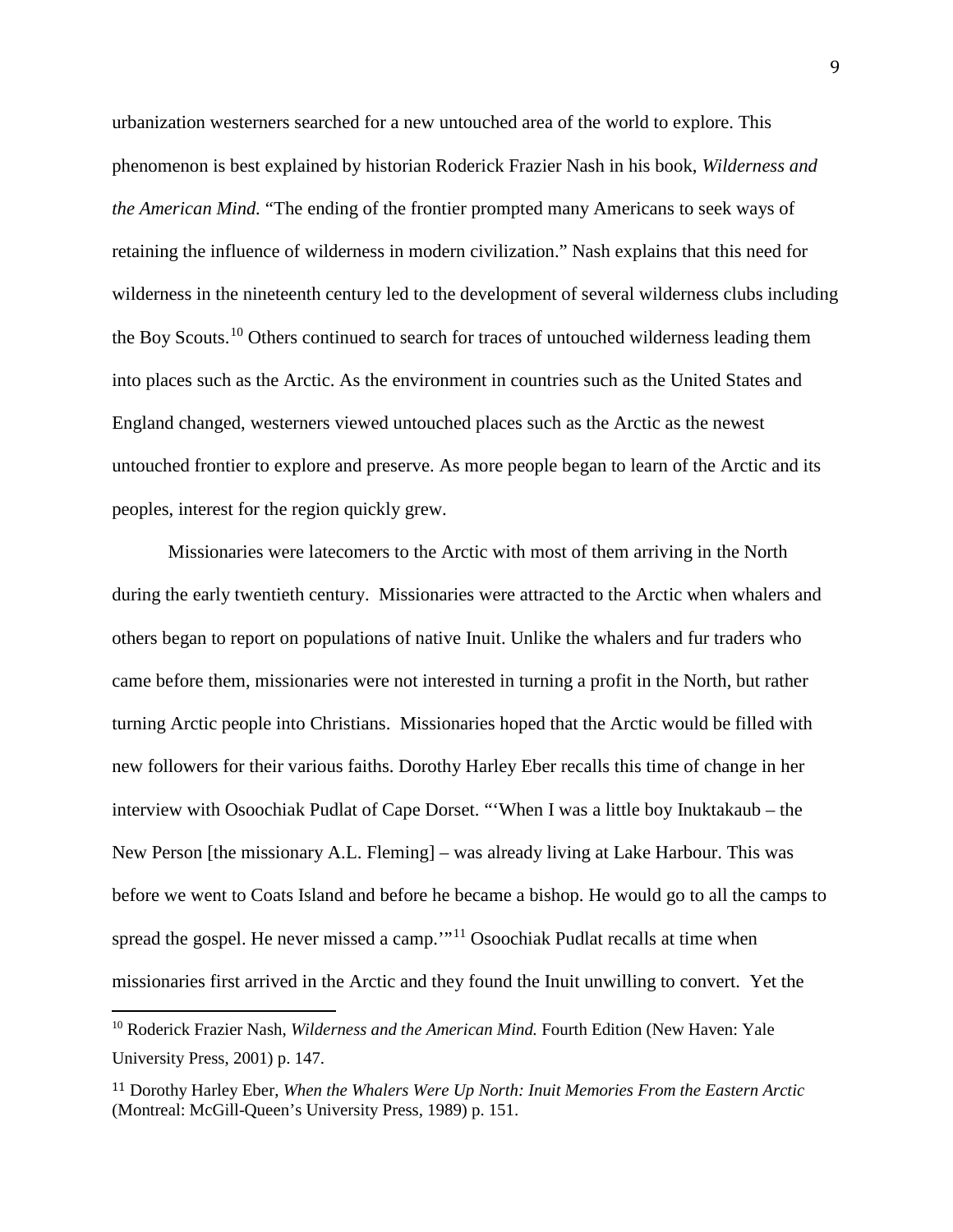missionaries stayed in the hope that an opportunity would present itself and they would be able to convert the peoples of the Arctic. The knowledge of "Stone Aged" peoples appealed to missionaries in particular and they flocked north to convert these new "savage" peoples. Missionaries caused the greatest change amongst the Inuit. At first the Inuit ignored the missionaries' presence; they were a people strongly rooted in their own religious beliefs and not willing to convert.<sup>[12](#page-10-0)</sup> Robert McGhee, a Canadian archaeologist and historian, states that the disease brought by the missionaries had a greater impact on the religious beliefs of the Inuit than the missionaries' ability to present their theology. McGhee states that when the diseases "brought in by the missionaries themselves the Inuit lost faith in their own shaman when they could not cure these diseases and turned to the missionaries who had knowledge of them and helped cure them." Inuit who had depended upon their shaman for so long quickly lost confidence in their own religious practices and shaman following events such as these. After this the Inuit became believers in Christianity and the religion spread quickly in the Arctic.  $^{13}$  $^{13}$  $^{13}$  This downfall of Inuit religion led to momentous changes in their lifestyle as they took on Christianity as their new religion. Inuit began to disregard their old customs.

This transition, however, was not universally welcomed by all the whites interacting with Inuit in the Arctic. As the Inuit took on new Christian beliefs this affected not only them, but also the explorers and whalers who continued to visit the Arctic. Anthropologists headed north in search of what they perceived to be authentic "pre-historic" peoples and the conversion to Christianity upset their studies. These groups of people had come to depend on Inuit labor to support their endeavors and the newly Christian Inuit became troublesome for them. The Arctic

<span id="page-10-0"></span><sup>12</sup> Daniel Francis, *Arctic Chase: <sup>A</sup> History of Whaling in Canada's North* (St. John's, Newfoundland: Breakwater Books Ltd, 1984) p. 99.

<span id="page-10-1"></span><sup>13</sup> McGhee, *Last Imaginary Place* p. 245.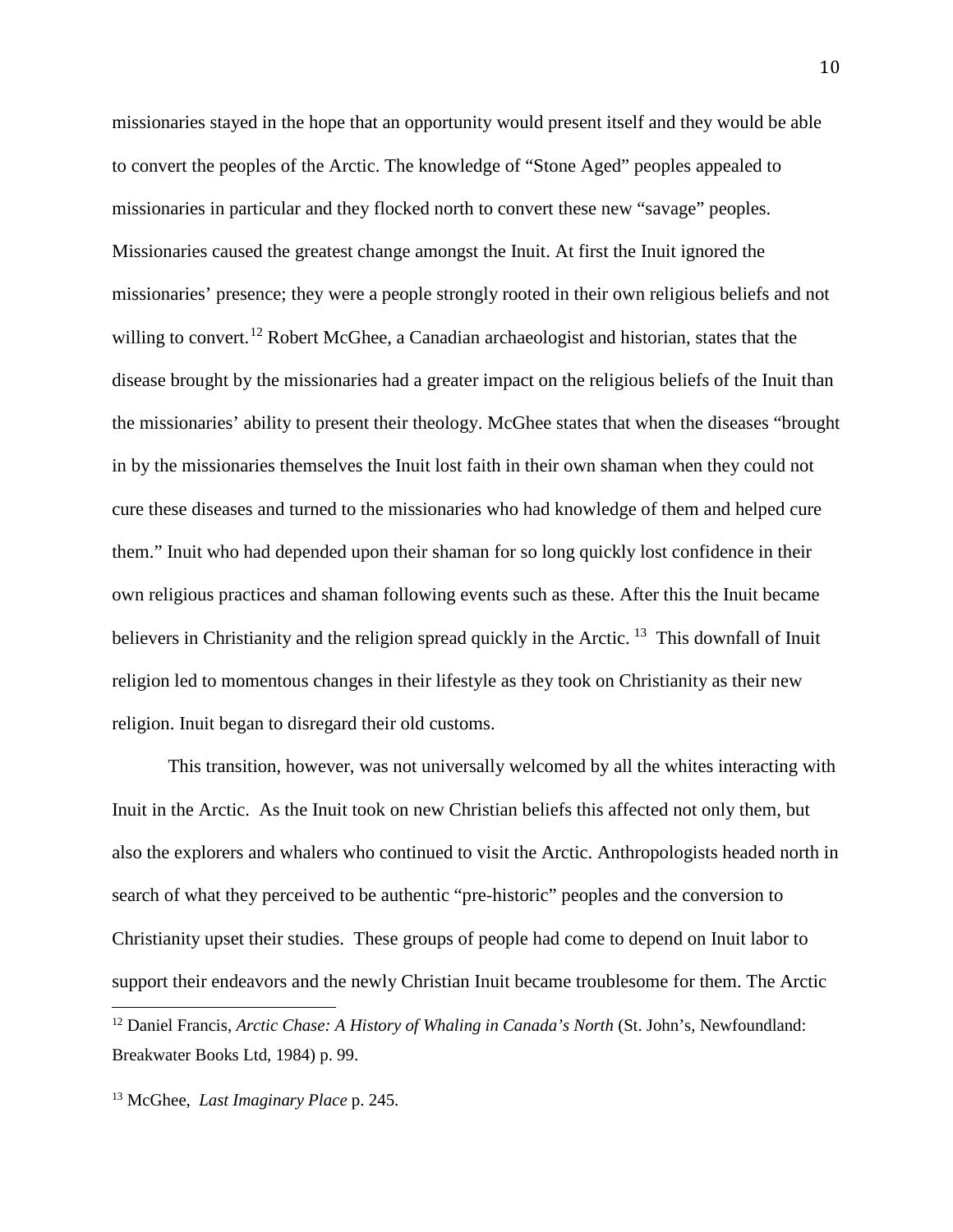explorer and anthropologist Vilhjalmur Stefansson observed some of these religious changes firsthand during his journey north. Stefansson encountered the newly Christianized Inuit in 1908, which surprised him as well as his partner, who had also journeyed North to investigate traditional Inuit life. They had not realized that by this time many of the Inuit living further south had already been influenced by white culture. Stefansson's excursion north was affected when Inuit would not begin the expedition on account of it being the Sabbath. In his autobiography, *Discovery,* he wrote, "They were now Christians, and knew what happened to Christians who broke the Sabbath." This is just one instance of the Inuit's religious conversion affecting life in the North.[14](#page-11-0) Stefansson observed further religious change to Inuit culture in his book *The Friendly Arctic,* which detailed his third expedition north, in the years 1914-17:

During the very busy time of the early autumn while we were making things snug for winter, all hands used to work every day including Sundays except for Eskimos. Of these Palaiyak, who had been with me on a previous expedition and with white men a deal at Herschel Island, and Emiu, who had spent two years in Seattle and a good part of the rest of his life in Nome, Alaska, were the only ones who were willing to work with the white men on Sunday. The rest, after religious services spent their time mainly in card playing and in listening to the phonograph.[15](#page-11-1)

Here, Stefansson's frustration over the introduction of religion among the Inuit were clear. These are not the untouched "Stone Age" people he had hoped to find in the Arctic.

The rapid spread of western religion throughout the Arctic made it difficult for

anthropologists such as Stefansson to study traditional Inuit culture. The notes taken by

Stefansson show an already changing culture in the early twentieth century, Inuit who had

already conformed to western culture. Through Stefansson's account of the religious changes

<span id="page-11-0"></span><sup>14</sup> Vilhjalmur Stefansson, *Discovery: The Autobiography of Vilhjalmur Stefansson* (New York: McGraw-Hill Book Company, 1964), p. 102.

<span id="page-11-1"></span><sup>15</sup> Stefansson, *The Friendly Arctic* (New York: The Macmillan Company, 1944), p. 407.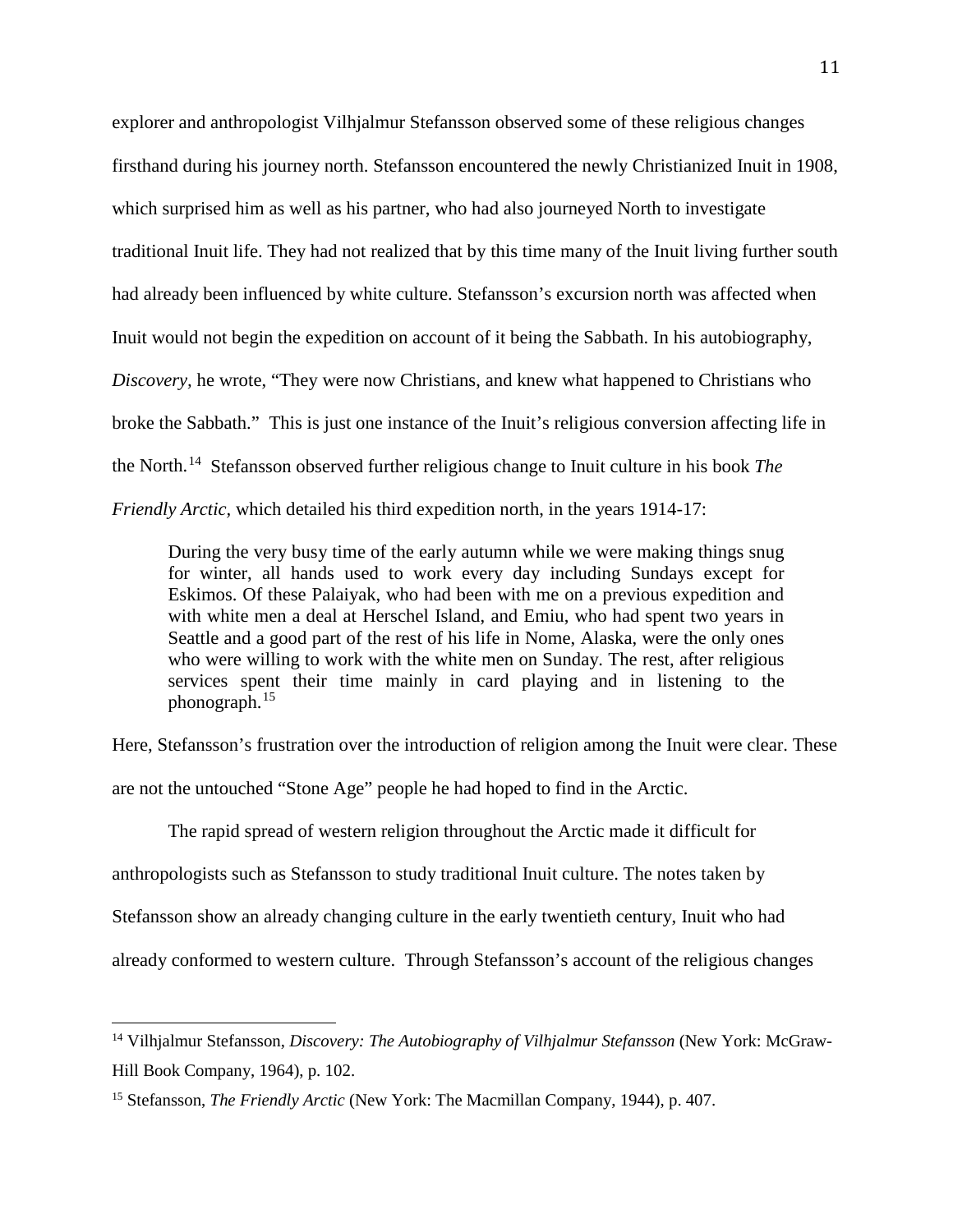among the Inuit we are able to discern various changes occurring within Inuit culture during this time and how it began to affect them as a people.

## **The Arctic Inuit**



**Figure 1: Photograph 1980.37.219**

Photograph 1980.37.219 taken by George Comer. Kept in Arctic # 4.B. COMER at the New Bedford Whaling Museum in Massachusetts.

Before the coming of Euro-Americans to the Arctic, the Inuit had their own system of beliefs. These beliefs were deeply rooted in the Arctic environment and affected the way Inuit lived their day-to-day lives. Inuit depended on their system of beliefs passed down through generations for survival in the Arctic.

These beliefs or taboos held key strategies for thriving in the harsh Arctic environment such as how to take care of a young child as stated by George Comer in *The Eskimo of Baffin Land and Hudson Bay*. "A child's head must not be washed" - good advice in nearly constant freezing temperatures.[16](#page-12-0) Advice such as this constructed much of the Inuit's religious beliefs and shaped the way that they lived in the Arctic. Captain George Comer recorded many of these cultural

<span id="page-12-0"></span><sup>&</sup>lt;sup>16</sup> George Comer, *The Eskimo of Baffin Land and Hudson Bay*. Edited by Franz Boas. (New York: Published by the Trustees of the American Museum of Natural History, 1907) p. 160.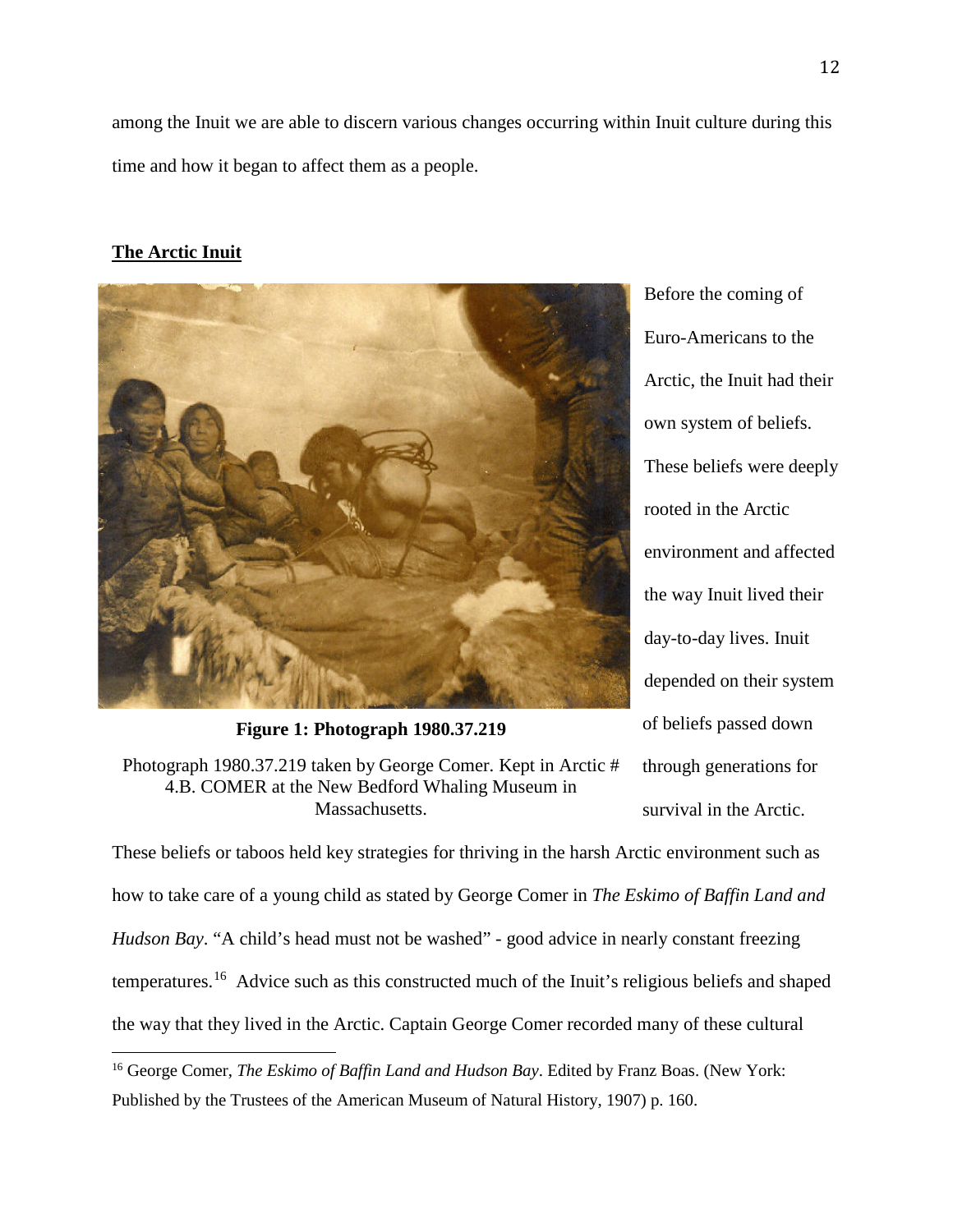beliefs during his excursions to the Arctic. It is important to note Comer's bias as a nineteenthcentury white American in his writings on Inuit culture. His analysis of Inuit religious beliefs occasionally labels Inuit culture as primitive or "Stone Age," as many of his counterparts during this time believed the Inuit to be. Though there are numerous accounts of the Inuit during the early twentieth century, many of them, such as Comer's, are of limited reliability due to the writers' bias, by weeding through Comer's bias, we are able to reveal what role Inuit religion played in their culture before conversion to Christianity.

Inuit religious beliefs molded their lives in the North before the arrival of Euro-Americans. Many of their beliefs were of key importance detailing how to survive in the harsh Arctic environment while others represented northern cultural taboos. For example, Comer records that Inuit believed salmon to be very powerful and because of this many rules surrounded the preparation of salmon. "Salmon must not be cooked in a pot that has been used for boiling other kinds of meat. It is always cooked at some distance from the hut. Boots that were used while hunting walrus must not be worn when fishing salmon, and no work on bootlegs is allowed until the first salmon has been caught and placed on a boot-leg."[17](#page-13-0) The reasoning for this may not be clear to Comer, but for Inuit it was a crucial element to their religious ideals. Inuit religious beliefs appear to have varied across the North with all communities having different beliefs or taboos that varied with their locations, though all communities believed in multiple deities and not the presence of one god. Though some religious beliefs such as not washing a young child's head in the frigid Arctic seem like sound advice, other beliefs recorded by Comer made little sense to Euro-Americans. Some beliefs that may have made little sense to Comer were "adolescent girls must not eat eggs" or "A woman who has lost a child must not

<span id="page-13-0"></span><sup>17</sup> Ibid. p. 123.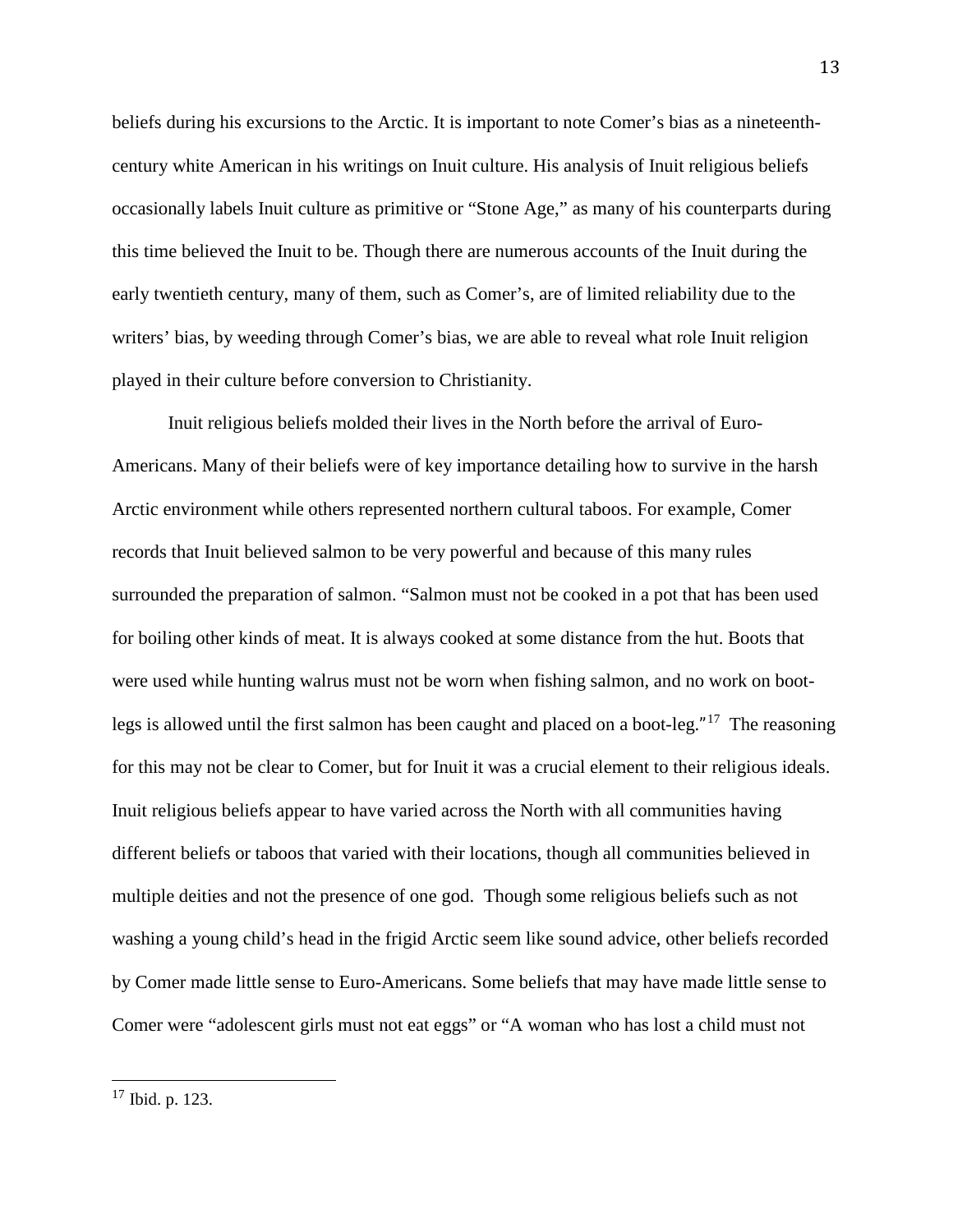work on fresh skins, else she will die." Though these beliefs made little sense to Euro-Americans, each were important to Inuit life in the Arctic. Beliefs may have stemmed from incidents of despair and learning in the North that Euro-Americans did not experience. [18](#page-14-0) Another important element to Inuit religion in the Arctic involved religious leaders, shamans. Shamans were an essential element in Inuit religious beliefs; as religious leaders they brought the community together. Inuit relied on shamans for a multitude of reasons. In Comer's journal, a note from editor W. Gillies Ross provides insight into the role of shamans in Inuit culture. "Eskimo shamans - sometimes called angakoks (variously spelled), medicine men, conjurors, or witch doctors – held meetings from time to time, during which they communicated with the spirit world in order to appease spirits for broken taboos or to obtain help in times of illness, hardship, lack of success in hunting, and so on."<sup>[19](#page-14-1)</sup> The role of a shaman was a critical one. Inuit depended on these men to assist them in times of need. Comer was able to view some of the rituals that shamans performed shown in Figure One, undated photograph (1980.37.219). Here a shaman performed a native ritual, in which his soul was temporarily released from his body, as other Inuit look on. Without this photographic and written evidence, many customs observed by Comer may have been lost during the hybridization of Inuit culture at the turn of the century. Another aspect of Inuit religion were their religious stories, which Comer also recorded at the turn of the century in the Arctic.

Like any other religion, the Inuit had stories about the creation of the world around them. Stories such as the Sedna myth explained how the Inuit's Arctic world was created. Although

<span id="page-14-0"></span> <sup>18</sup> George Comer, *The Eskimo of Baffin Land and Hudson Bay*. Edited by Franz Boas. (New York: Published by the Trustees of the American Museum of Natural History, 1907) p. 162.

<span id="page-14-1"></span><sup>19</sup> George Comer, *An Arctic Whaling Diary: The Journal of Captain George Comer In Hudson Bay 1903- 1905.* Edited by W. Gillies Ross. (Toronto: University of Toronto Press, 1984) p. 69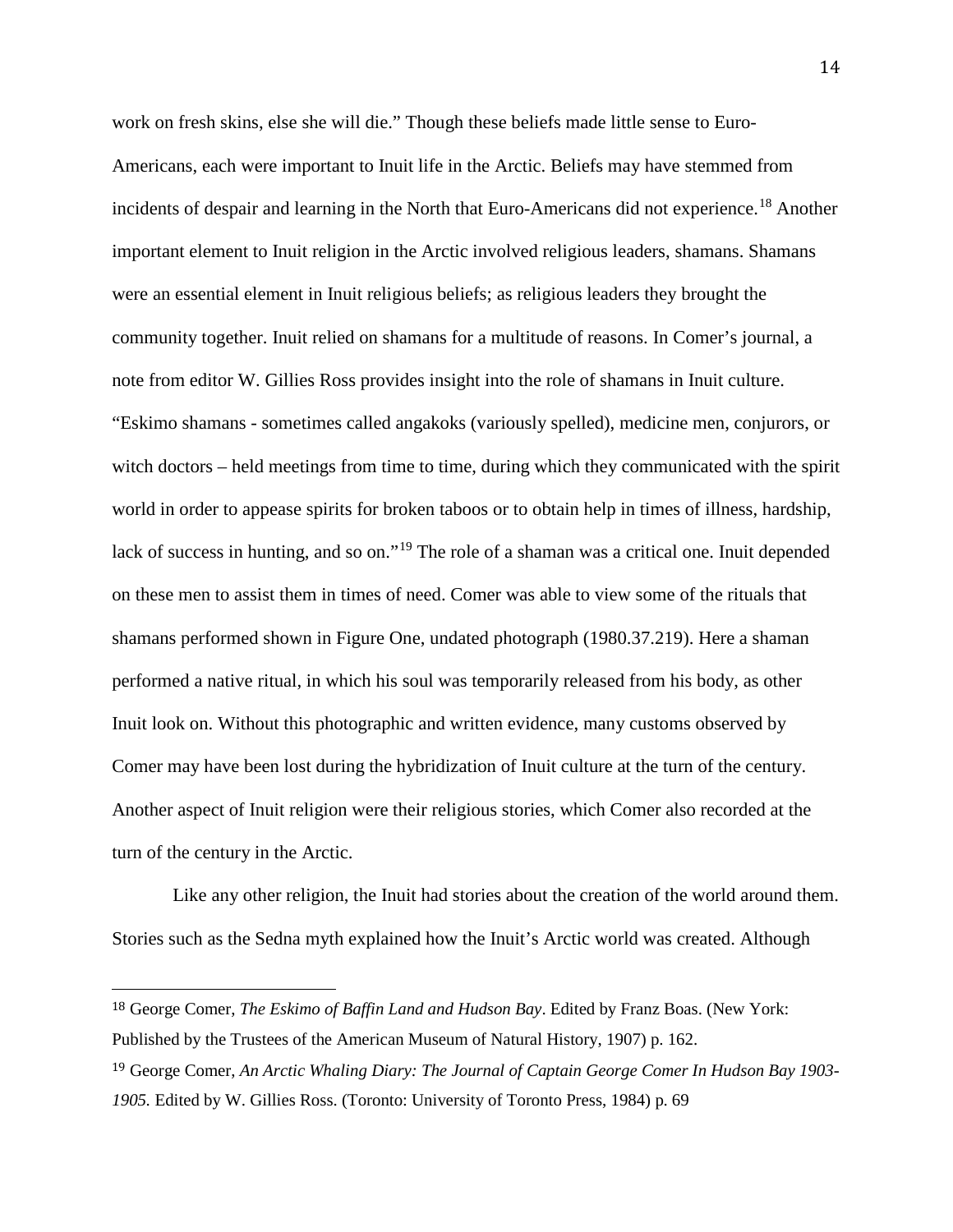Sedna and Nuliayoq are two of the most frequently mentioned deities the Inuit believed in many gods that served many different purposes.<sup>[20](#page-15-0)</sup> Though Comer collected information on these many different religions there is no complete record of Inuit beliefs, as they did not write down their religious traditions prior to their encounters with western culture. In her interview with eastern Inuit in the 1980s Dorothy Harley Eber was able to discover some of these religious ideas held by Inuit at the turn of the century, many of them centering around shamanism:

When the whalers came to the North, and for long after, shamanism was the heart and soul of the Inuit hunting culture. The shamans were intermediaries between man and the spirit world. They used their special powers to make hunting good, to make animals "easy catching." They gained their powers sometimes by inheritance, through a "calling," by apprenticeship. The shaman had powers to fly through the air, to see faraway places, to cure the sick. There were good and bad shamans, but the good shamans "were Gods to the people".<sup>21</sup>

It was not until after the whalers arrived that Inuit began looking to other sources for religious beliefs. This was amplified when missionaries arrived in the North, able to heal with enhanced technology, Inuit bsegan to abandon their shamans and take up Christianity. The abandonment of their religion was a conscious choice as Inuit saw how missionaries restored the health of others easily with western medicines when shamans could not.

#### **The Whalers Arrive in the Arctic**

Beyond simple ventures in search of the Northwest Passage a more permanent presences in the Arctic for European exploration, was at first limited. Europeans believed the Arctic to be barren and fruitless. It was not until the nineteenth century that American whalers discovered a bountiful new source of whales that western nations once again turned their attention to the

<span id="page-15-0"></span><sup>20</sup> Ibid. p. 145.

<span id="page-15-1"></span><sup>21</sup> Eber, *When the Whalers Were Up North*, p. 36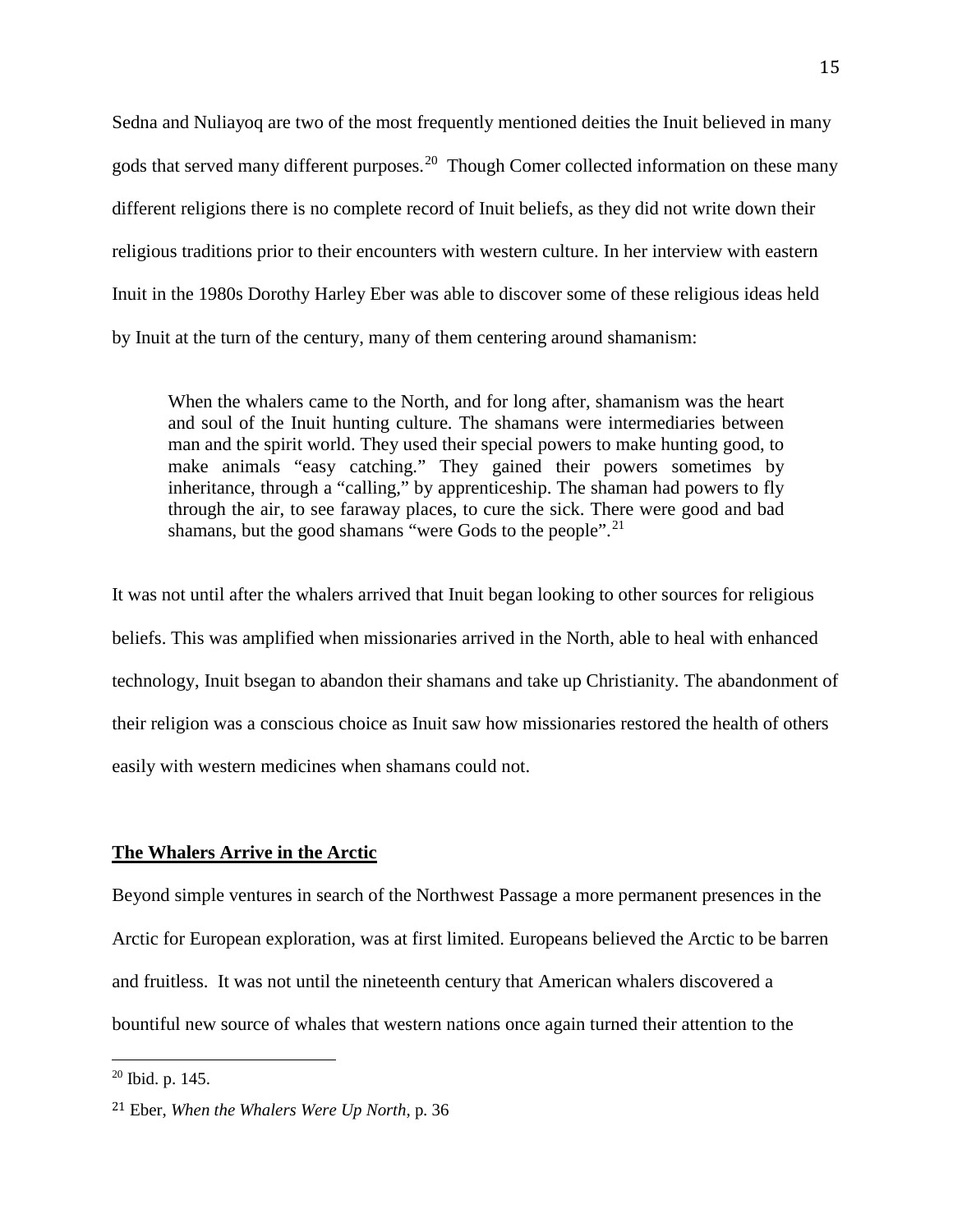Arctic. New Bedford whalers led much of this effort throughout the nineteenth century, but it was British whalers who first entered the Eastern Arctic and discovered the Arctic whaling grounds around Baffin Island in  $1819<sup>22</sup>$  $1819<sup>22</sup>$  $1819<sup>22</sup>$ . The news of this new whaling ground spread and soon the Arctic became busy with whalers eager to make a profit. Whalers quickly established their presence in the North and by 1851 some of them wintered over for the first time in the Eastern Arctic. This new land-based operation that came after 1851 increased the whalers' contact with the local Inuit. Unlike earlier pelagic whaling operations, these new shore-based whaling stations actually relied mostly on the Inuit as their workforce, establishing a new and sustained relationship between the whalers and the Inuit.<sup>[23](#page-16-1)</sup> George Comer was just one of many Arctic whaling captains who relied upon Inuit workers, but his presence there was far more influential than those of the other whaling captains. Unlike them, Comer took a deep interest in the Inuit and their culture and eventually became a major source of anthropological data. Comer's experiences in the Arctic illustrate the change that happened to Inuit culture during this time of extended contact with Euro-Americans.

George Comer was born in Quebec in 1858 to British parents.<sup>[24](#page-16-2)</sup> Comer was only three when his father was lost at sea. His father's death uprooted the family, and Comer's mother moved them to the United States and later placed young Comer in an orphanage in Hartford, Connecticut. At ten, Comer was placed out of the orphanage with a family in East Haddam, Connecticut. There he worked on the farm of William H. Ayres until he began his ventures into whaling. This background was fairly typical for late-nineteenth-century whalers. Whaling was

<span id="page-16-0"></span><sup>22</sup> Daniel Francis, *A History of World Whaling* (Toronto: Penguin Books Ltd, 1990) p. 11.

<span id="page-16-1"></span><sup>23</sup> Francis, *A History of World Whaling*, p. 139.

<span id="page-16-2"></span><sup>24</sup> *In Boas' Footsteps: 100 years of Inuit Anthropology*. Edited by Bernard Saladin d'Anglure and François Therein (Québec: Université Laval Department of Anthropology Inuit Studies, 1984) p. 147.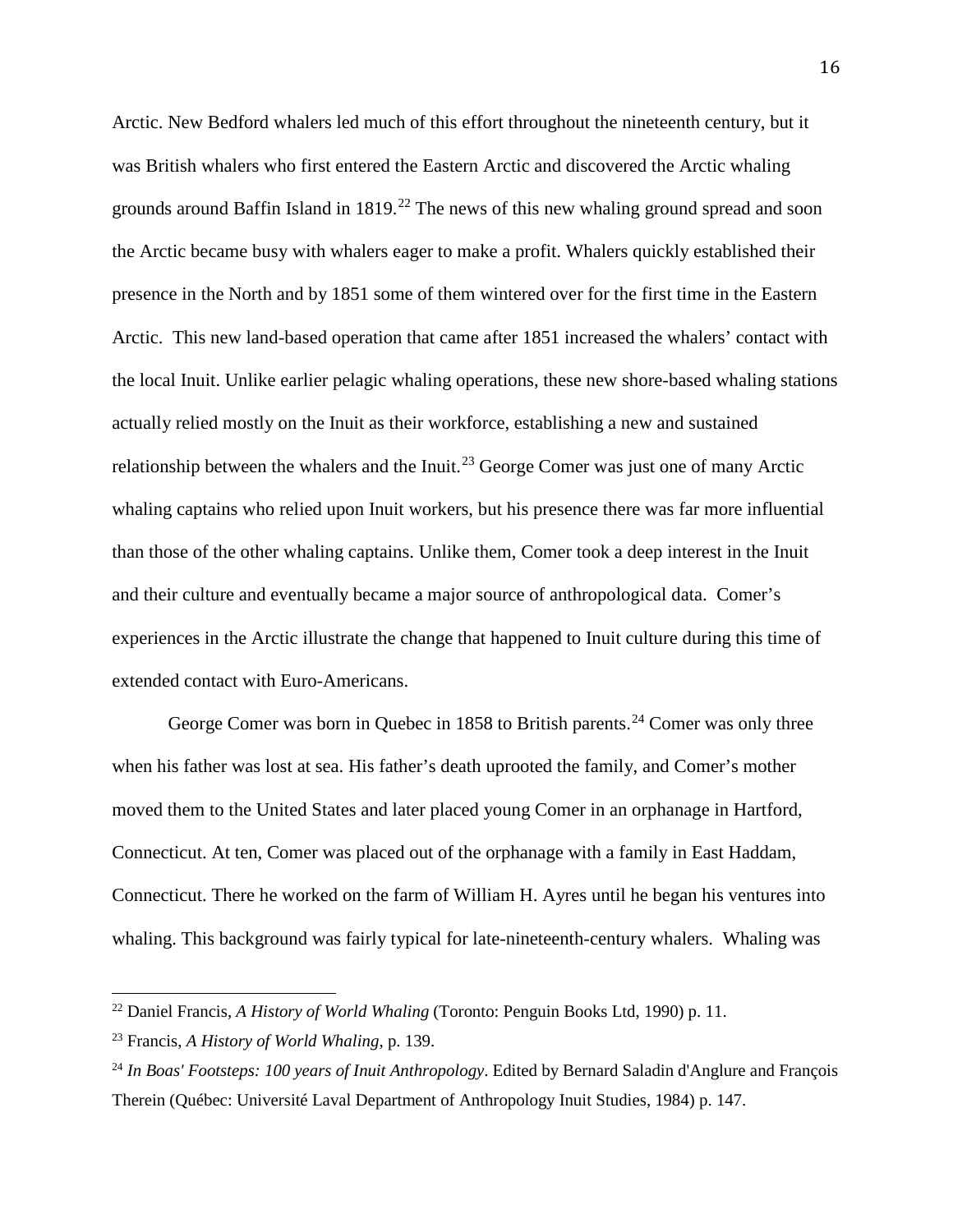considered a very dangerous occupation with few promotion possibilities and thus only those young men from less fortunate backgrounds typically ventured into whaling. Maritime historian Daniel Vickers argued that fatherlessness was a key characteristic of those who shipped out on whaling ventures in the nineteenth century. "Few colonists would choose the hardships and hierarchy of a maritime career if they could realistically entertain the prospect of economic independence on shore."  $25$  It was a desperate gamble that few Yankees willingly took if economic opportunity presented itself elsewhere.

Comer's first whaling excursion was aboard the New London bark *Nile* in 1875, when he was just 17. Comer remained aboard the *Nile,* whose journeys into the Arctic under the command of Captain J. O. Spicer captivated Comer, until 1879 when he joined the crew of the *Mary E. Higgins.* Unlike the *Nile,* the *Mary E. Higgins* went south to seal hunt around Cape Horn and the Magellan Strait. Over the next decade, Comer made numerous voyages on whaling ships bound for the Antarctic, building his experience in this part of the world, before returning once again to the Canadian Arctic under Captain Spicer. There is no doubt that Comer's time in the Antarctic prepared him for his numerous excursions into the North under Captain Spicer and eventually on his own as a captain. Comer's return to the Arctic in 1889 aboard the *Era* occurred 14 years after his first trip on the *Nile* under the same captain Spicer.[26](#page-17-1) From this point on, Comer became enthralled with the and throughout his entire career (1875-1919) he spent only two years not at sea. It seems that this venture aboard the *Era* piqued Comer's curiosity about the Arctic, its people, landscape, and wildlife, because throughout his career at sea, Comer

<span id="page-17-0"></span> <sup>25</sup> Daniel Vickers, "Nantucket Whalemen in the Deep-Sea Fishery: The Changing Anatomy of an Early American Labor Force," *The Journal of American History* 72, no. 2 (September 1985): 21.

<span id="page-17-1"></span><sup>26</sup> George Comer, *An Arctic Whaling Diary: The Journal of Captain George Comer In Hudson Bay 1903- 1905.* Edited by W. Gillies Ross. (Toronto: University of Toronto Press, 1984) p. 25.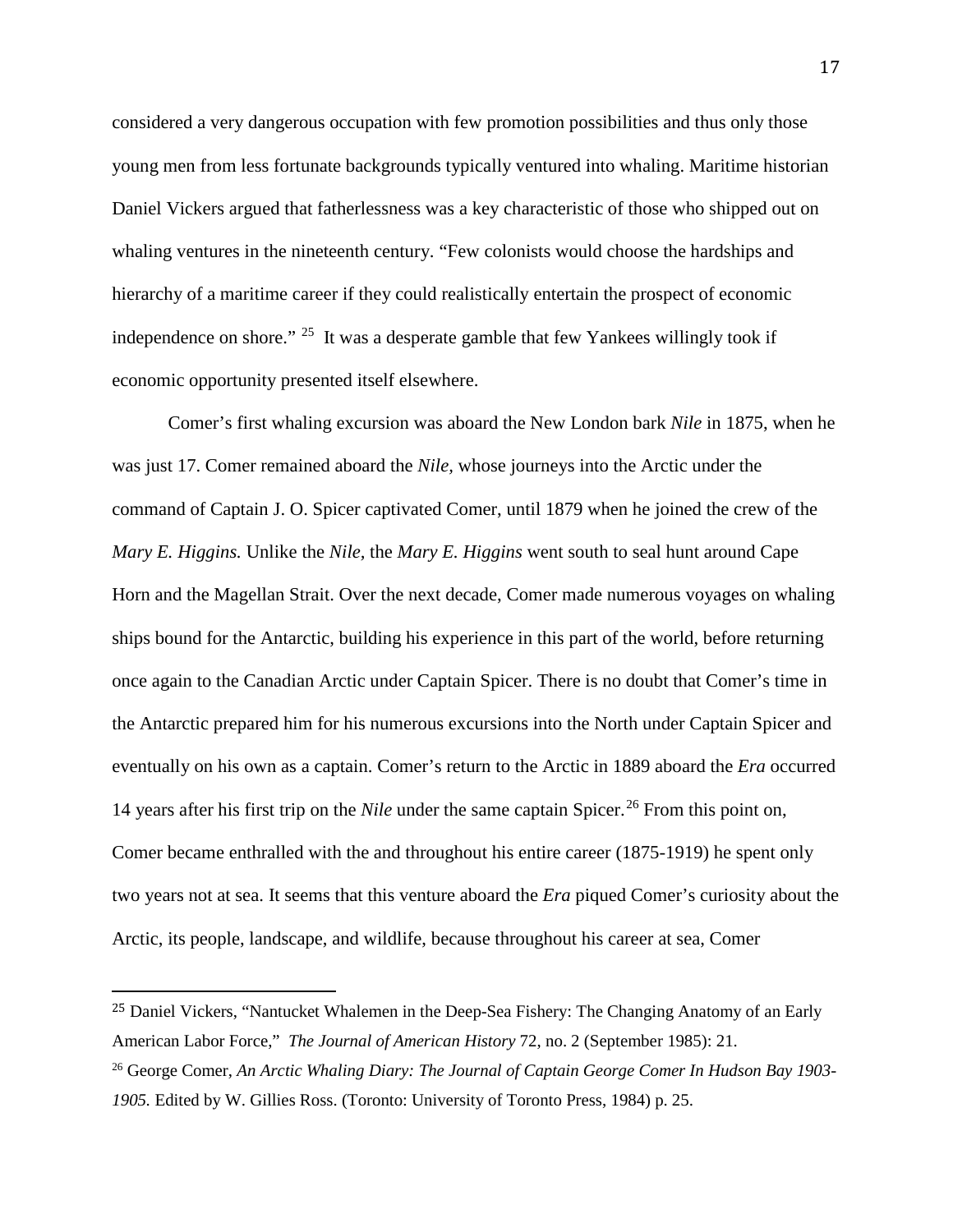constantly returned to the Canadian Arctic. Eventually, he made six whaling voyages to the Hudson Bay area over his lifetime.<sup>[27](#page-18-0)</sup> Comer's fondness of the Arctic can be seen throughout his journals, photographs, and interactions with the Inuit. Through Comer we can analyze the affects that Euro-Americans had on the Canadian Arctic and its inhabitants.

Comer became a whaling captain in 1895, during a unique period of time in whaling history. It was during this time that the price of whale oil dropped and other items such as the skins of musk-ox, polar bear, arctic fox, wolverine, and wolf became more profitable for Arctic whalers. Unlike whaling, which was largely conducted independently of the local native population, these new resources forced whalers to come into more direct contact with natives as trade partners.[28](#page-18-1) Escalated contact caused significant changes within Inuit culture and traditional way of life. Comer's photographs and journals capture these changes of culture and depict how Euro-American contact was influential to Inuit culture. These sources can be utilized to analyze contact between Inuit and Euro-Americans throughout this narrative.

Comer's intense interest in the culture of the Inuit proved to be more than just a hobby when it attracted the attention of scholars within the emerging field of anthropology. In the nineteenth century, anthropologic study grew out of a combination of European discovery, colonialism and natural science. In addition anthropology stemmed from Darwinist ideas, anthropologists were interested in reconstructing the stages of evolution Darwin described through the study of people. Prominent figures such as Edward Tylor and Lewis Henry Morgan made anthropological study popular as they traced different groups' cultures from their most

<span id="page-18-0"></span><sup>27</sup> Fred Calabretta, "Captain Comer and the Arctic," *The Log of Mystic Seaport* 35, no. 4 (Winter, 1984): 118.

<span id="page-18-1"></span><sup>28</sup> Daniel Francis *Discovery of the North: The Exploration of Canada's Arctic* (Alberta: Hurtig Publisher Ltd, 1986) pg. 195.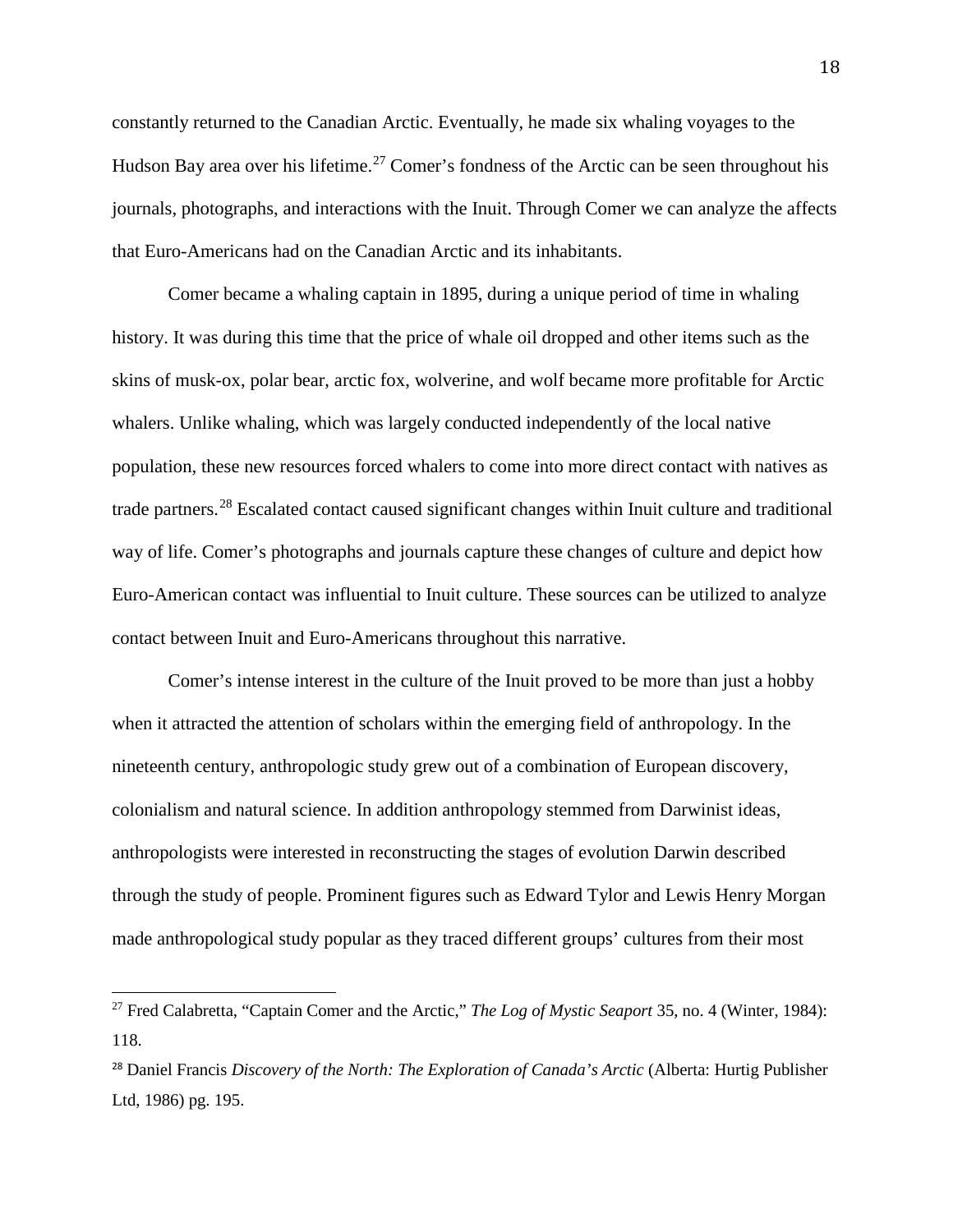primitive beginnings to their modern state. John Monaghan and Peter Just, authors and anthropologists, describe anthropology's shift of focus in their book *Social & Cultural Anthropology*:

In the early part of the twentieth century anthropology was typically concerned with small-scale, technologically simple societies. In part this was out of a desire to record ways of life that were rapidly changing with the advent of colonialism (although it would be a mistake to assume that these societies were somehow unchanging, or even truly isolated, before their contact with the West) and in part it was out of a desire to get at the "essential" or "elementary" forms of human institutions.[29](#page-19-0)

At the turn of the century, Franz Boas was one of the anthropologists who turned to studying isolated societies, to discover more about the evolution of people. Boas became an influential anthropologist in the United States during the nineteenth and twentieth centuries through his studies of smaller groups of people. Franz Boas was born in Germany in 1858 and was trained in 'psychophysics' at several universities, which focuses in on how the characteristics of the observer change the perception of a culture. This made Boas quite aware of his own bias when studying a culture, just one of the reasons he was so influential in shaping the field of modern anthropology.[30](#page-19-1) Boas became intrigued with the Arctic and its people after taking a trip to the Arctic. Afterward, Boas was unable to secure the funds for a subsequent expedition and began enlisting the help of others.<sup>31</sup>

At the direction of Boas, Comer began in 1897 to keep a systematic record of Inuit life, writing down their traditions in a collection of extensive notes later published by Boas. During

<span id="page-19-0"></span><sup>29</sup> Edward Tylor and Lewis Henry Morgan, *Social & Cultural Anthropology: A Very Short Introduction*  (New York: Oxford University Press, 2000), pg. 2

<span id="page-19-1"></span><sup>30</sup> Tylor and Morgan, *Social & Cultural Anthropology*, 36.

<span id="page-19-2"></span><sup>31</sup> *In Boas' Footsteps: 100 years of Inuit Anthropology*. Edited by Bernard Saladin d'Anglure and Francois Therein. (Quebec: Universite Laval Department of Anthropology Inuit Studies, 1984) pg. 61.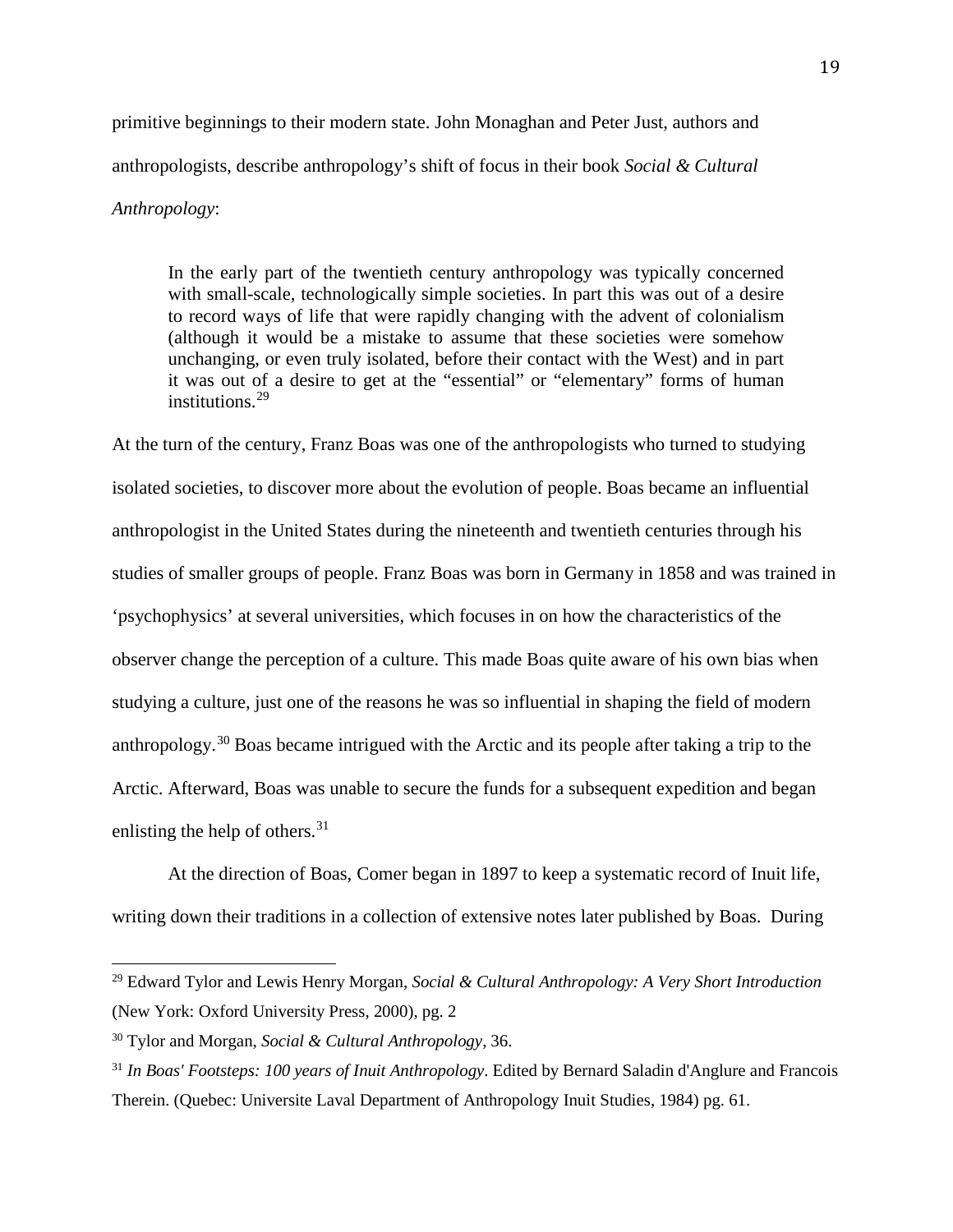this time Franz Boas worked for the American Museum of Natural History. He is known to some as the father of American anthropology, because of his work in ethnography, or the collection of information about a society. Boas and his colleagues insisted on the first-hand collection of this data by trained observers. John Monaghan and Peter Just note that "It was their hope that training would suffice to compensate for the prejudice of the observer."<sup>[32](#page-20-0)</sup> This was not always the case, but Boas had no other option available to him, as he was unable to raise the fund necessary to travel to the Arctic. Boas desired items from the Arctic that he believed to be least polluted by white influence, yet, ironically enough, in coveting these items he further spread white influence to isolated Inuit groups.<sup>[33](#page-20-1)</sup> It is through the items that Comer collected for Boas and his notes that we are able to analyze how Euro-American influences transformed Inuit culture.

## **Technology**

In addition to religion Inuit became introduced to new technology through the visiting westerners. Before the late nineteenth century the Inuit had survived by creating their own tools from the bones of the animals they hunted; this was one of the details of Inuit life that led Euro-Americans to believe they were a "Stone Age" people. Yet the Inuit had just adapted to living above the tree line, which meant that wood was scarce. When it was found it was highly valued. If it could be found, driftwood pieces would be attached together to form tools. The first time that the Inuit had access to large amounts of wood was when the *Polar Star* wrecked in 1897. Dorothy Harley Eber describes this culturally changing event in her book *When the Whalers Were Up North: Inuit Memories From the Eastern Arctic*. "[O]ne of the first time[s] that the

<span id="page-20-0"></span><sup>32</sup> Tylor and Morgan, *Social & Cultural Anthropology,* 27.

<span id="page-20-1"></span><sup>33</sup> *In Boas' Footsteps: 100 years of Inuit Anthropology.* Edited by Bernard Saladin d'Anglure and Francois Therein. (Quebec: Universite Laval Department of Anthropology Inuit Studies, 1984) p. 151.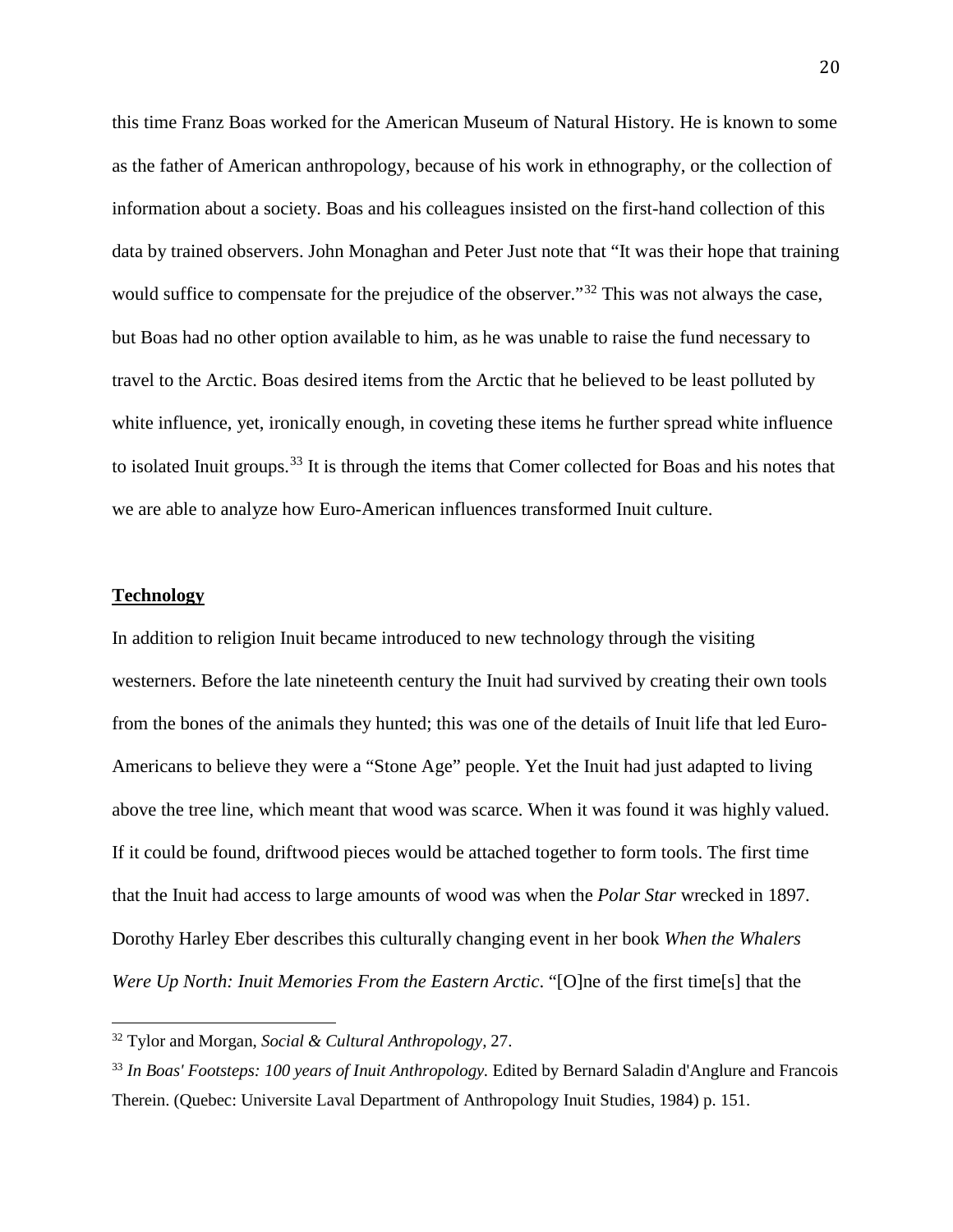

**Figure 2: Photograph 1980.37.82.a**

Photograph 1980.37.82.a taken by George Comer. Kept in Arctic # 4.A. COMER at the New Bedford Whaling Museum in Massachusetts.

Inuit had wood at their disposal they used the wood for sleds, kayaks, and tent poles. Before this they had to use other materials to make the tools they commonly used such as bone because there is no wood in the Arctic." This small wreck allowed the Inuit to form new tools from wood to which they had not previously had access. [34](#page-21-0) Inuit began utilizing these new materials made available to them and adapted them to their culture. By doing this Inuit contact with Euro-Americans created a hybrid culture. The Inuit kept many of their beliefs and other notions

while adapting the new tools to their Arctic environment.

Though Inuit had previously had contact with other Euro-Americans such as Martin Frobisher, it was not until the whalers' practice of wintering over became popular that extended contact between the two became common. This extended contact introduced the Inuit to much more valuable commodities than wood. Daniel Francis notes the trade of goods between the two parties in his book, *A History of World Whaling* (1990): "The Inuit supplied the newcomers with food, trade goods and labour. They were employees now as well as trading partners, interpreting

<span id="page-21-0"></span><sup>34</sup> Eber, *When the Whalers Were Up North,* 74.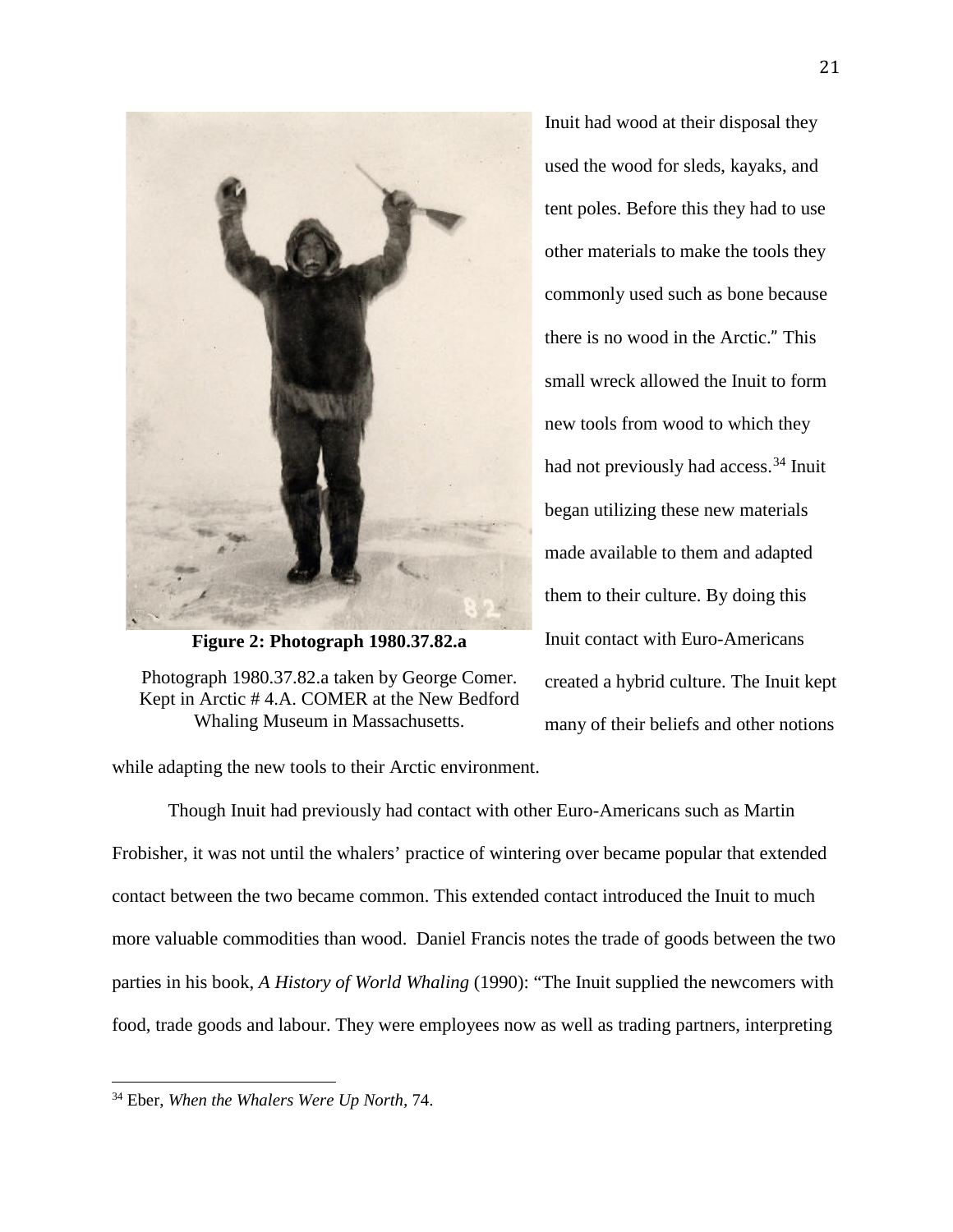their own annual routines to help the whaler survive and hunt. This new arrangement brought many benefits, chief among them the guns and metal goods that previously were unknown to the Inuit." This new partnership between the two affected the Inuit traditions in tremendous ways.<sup>[35](#page-22-0)</sup> Inuit who had lived a certain way for hundreds of years now changed their patterns to earn goods they had never had access to before. New technologies brought by the whalers enticed Inuit to alter their previous way of life and join the whalers with their astounding the technology. Whalers brought to the Inuit an abundance of southern goods such as metal pots and pans, stoves, kerosene lamps, sewing machines, and even portable phonographs. These new commodities altered the way in which Inuit lived in the North. No longer did the Inuit have to make tools of bone or scrounge for driftwood, they now had at their disposal sophisticated tools of metal.<sup>[36](#page-22-1)</sup> Explorers such as Vilhjalmur Stefansson and whalers like George Comer were able to record the changes happening in Inuit communities with technology first hand during their excursions in the Arctic.

As a whaling captain and amateur anthropologist during the early twentieth century, George Comer recorded firsthand the changes taking place in the Inuit communities. Comer frequented the eastern Arctic throughout his whaling career, and his personal journals and photographs record his experiences among the Inuit and their encounters with technology. The whaling captain's photographs provide valuable insight into Inuit lifestyle and cultural changes during the early twentieth century. In Figure 2, taken on January 12, 1902, Comer's picture illustrates one of the changes occurring in Inuit society at the turn of the century. Before the coming of westerners to the Arctic the Inuit, as previously stated, had no access to tools other

<span id="page-22-0"></span><sup>35</sup> Francis, *<sup>A</sup> History of World Whaling,*142.

<span id="page-22-1"></span><sup>&</sup>lt;sup>36</sup> Robert McGhee, *The Last Imaginary Place: A Human History of the Arctic World* (Oxford: Oxford University Press, 2005) p. 242.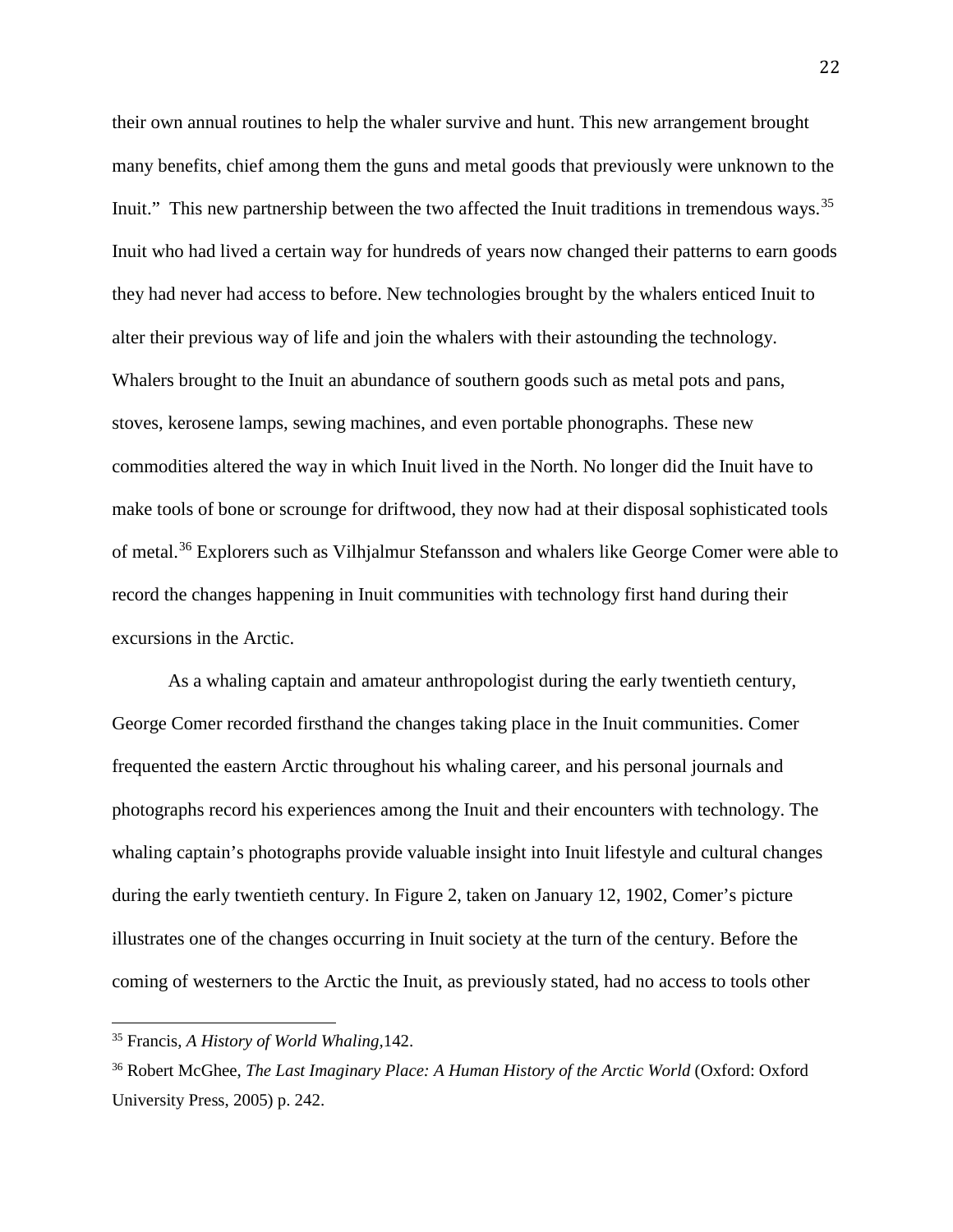than bone. Here we can clearly see an Inuit man holding a gun and signaling to his companions "deer in sight." Though here Comer's photograph highlights Inuit use of western technology, it also depicts something more important. The Inuit in the photograph may have been utilizing a gun, but he was using traditional Inuit hand signals for hunting. The gun was a less significant change to the Inuit. It was just an easier means to an end. Inuit adopted western technology, such as guns, into their existing cultural structure, such as hand signals providing information on game. Euro-Americans such as Comer may have viewed these changes to Inuit culture as extreme or harmful, but in actuality the Inuit were just utilizing the tools available to them.

The introduction of these new technologies, although integrated into existing cultures, were certainly not benign. Guns became available to Inuit in the late nineteenth and early twentieth centuries as they continued to come into contact with Euro-Americans. Guns were a coveted item amongst the Inuit because of their usefulness in hunting. Whalers such as Comer traded guns and ammunition for Inuit goods or services rendered. The popularity of guns and other metal tools caused other Inuit traditions, such as carving tools from bone, to fall by the wayside as they were introduced to increasingly advanced technology by the whalers and others in the Arctic.

Comer himself was responsible for the introduction of new technologies to the Inuit through his studying and recording of their culture. Many of the instruments that Comer brought with him to study the Inuit objects such as a camera, phonograph, and a graphophone inadvertently affected Inuit culture. Though Comer did not give these items to the Inuit, they amazed and astounded the Arctic peoples causing them to rethink their beliefs. In her 1985 interviews with Inuit, Dorothy Harley Eber recalls Inuits' memories of Captain Comer in the bay: "'We used to call him Angakok [the shaman] because he was able to take photographs.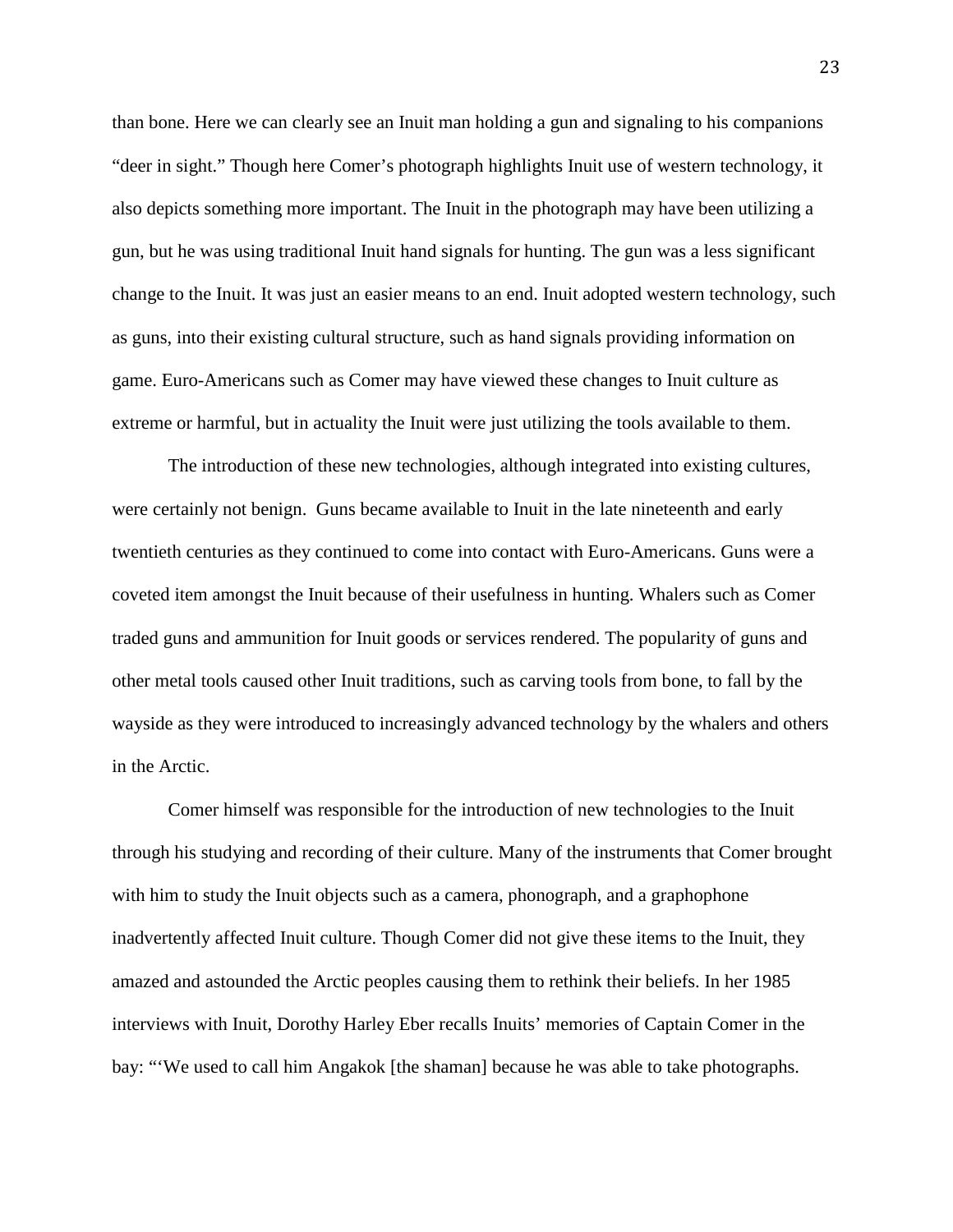They would appear just like that, out of a piece of paper."<sup>[37](#page-24-0)</sup> Eber's interviews depict Comer's influence over Inuit in Repulse Bay in the early twentieth century. The Inuit believed Comer to be equivalent to or perhaps even more powerful than one of their own shamans because of the new technology to which he introduced them.

## **Time And Other Concepts**

New technology introduced the Inuit to western ideas and concepts such as time during the early twentieth century. Before the coming of the whalers to the North the Inuit had never operated on any sort of set day-to-day schedule. Becoming partners with the whalers changed this for the Inuit. The whalers needed the Inuit to follow the same schedule as Euro-Americans in order to get work done, this introduced Inuit to the concept of time. Inuit had utilized their own system of months, but never before had different days of the week. Whalers found it critical to introduce ideas such as days of the week to the Inuit so their businesses could operate on a set schedule. During her interviews with the Inuit of the eastern Arctic, Dorothy Harley Eber discovered that the whalers had introduced concepts such as time to the Inuit. "The whalers brought time, or, more exactly, new gauges of time. They divided their days by lunchtime and dinnertime; they brought clocks and watches. And they introduced a revolutionary new concept the seven-day week. 'My parents had their own names for months but they had never known days – Monday, Tuesday, Wednesday,' [said] the old Lake Harbour hunter Kowjakuluk." By giving Inuit clocks and watches they began to adapt to western notions of time, utilizing this new technology to plan their days and assist their new business partners.[38](#page-24-1) Inuit who desired western goods adopted the

<span id="page-24-0"></span><sup>&</sup>lt;sup>37</sup> Dorothy Harley Eber, "Bringing the Captain Back to the Bay: Photographs Taken by a Nineteenthcentury Whaling Captain Evoke Memories Among Present Day Inuit," *Natural History* 94, no. 1 (January 1985): 67.

<span id="page-24-1"></span><sup>38</sup> Eber, *When the Whalers Were Up North,* p. 28.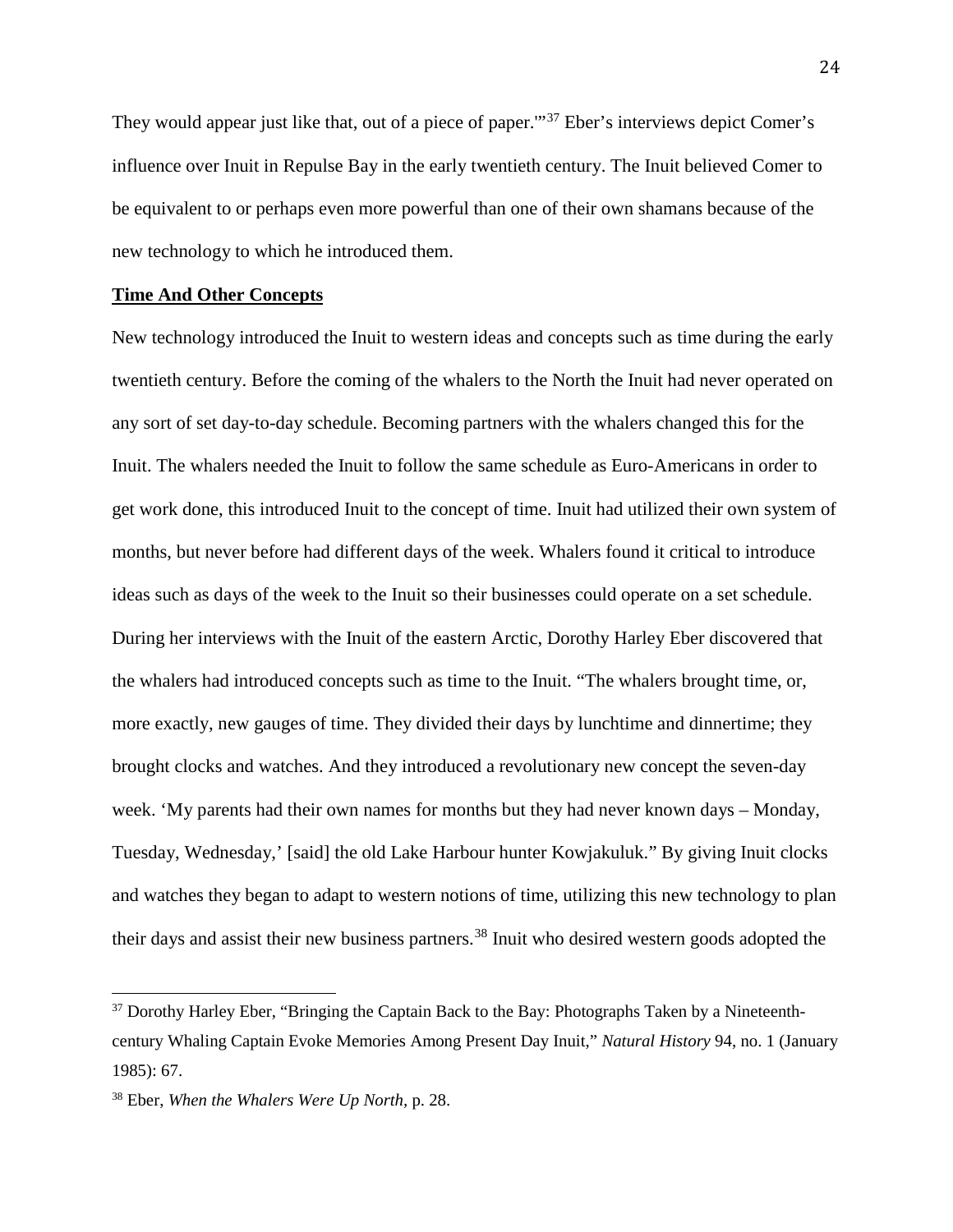whalers' concept of time and willingly changed some aspects of their culture. Euro-Americans goods gave Inuit to an opportunity to modify areas of their culture while keeping others. The Inuit were mostly willing to adapt to the whalers' concept of time to obtain these goods that made their lives easier.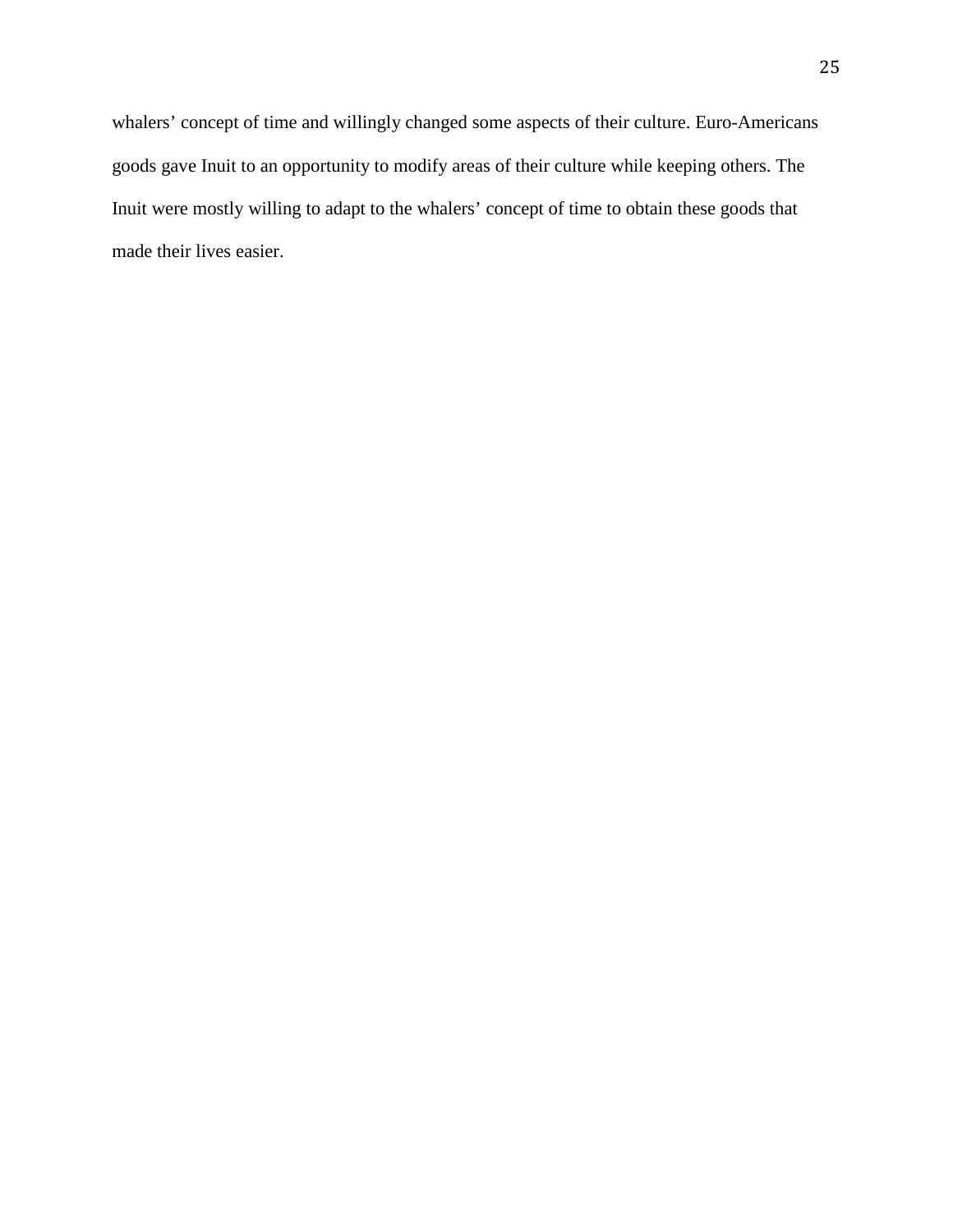

**Figure 3: Photograph 1980.37.37.A**

Concepts such as modern time can be seen affecting Inuit life in Comer's journal entries as well as his photographs taken during the late nineteenth and early twentieth centuries. In his photographs, taken during

one of Comer's numerous whaling excursions, one can

see the influence that Euro-Photograph 1980.37.37.A taken by George Comer. Kept in Arctic # 4.B. COMER at the New Bedford Whaling Museum in Massachusetts.

Americans had on the Inuit throughout this time period. Figure 3, a photograph taken on January 6, 1901, displays an Inuit household teeming with western artifacts. These artifacts illustrate the extent of Euro-American influence the Inuit experienced at the turn of the century. In this single photograph one is able to see the combined effects of technology and other western concepts altering Inuit culture in the early twentieth century. Seen pictured in the photograph are metal tools - pots, pans, and a stove. Before contact with western civilization Inuit had no access to tools such as these. Yet in this photograph taken by Comer we are able to see how much Inuit culture has changed during the early twentieth century as they adapted to using these new technologies and abandoned their old tool making ways. Besides technology other western concepts can be seen in the photograph. In the upper right hand corner of the photograph hangs a clock, illustrating the influence time held over Inuit. Yet it is important to note that in Figure 3 it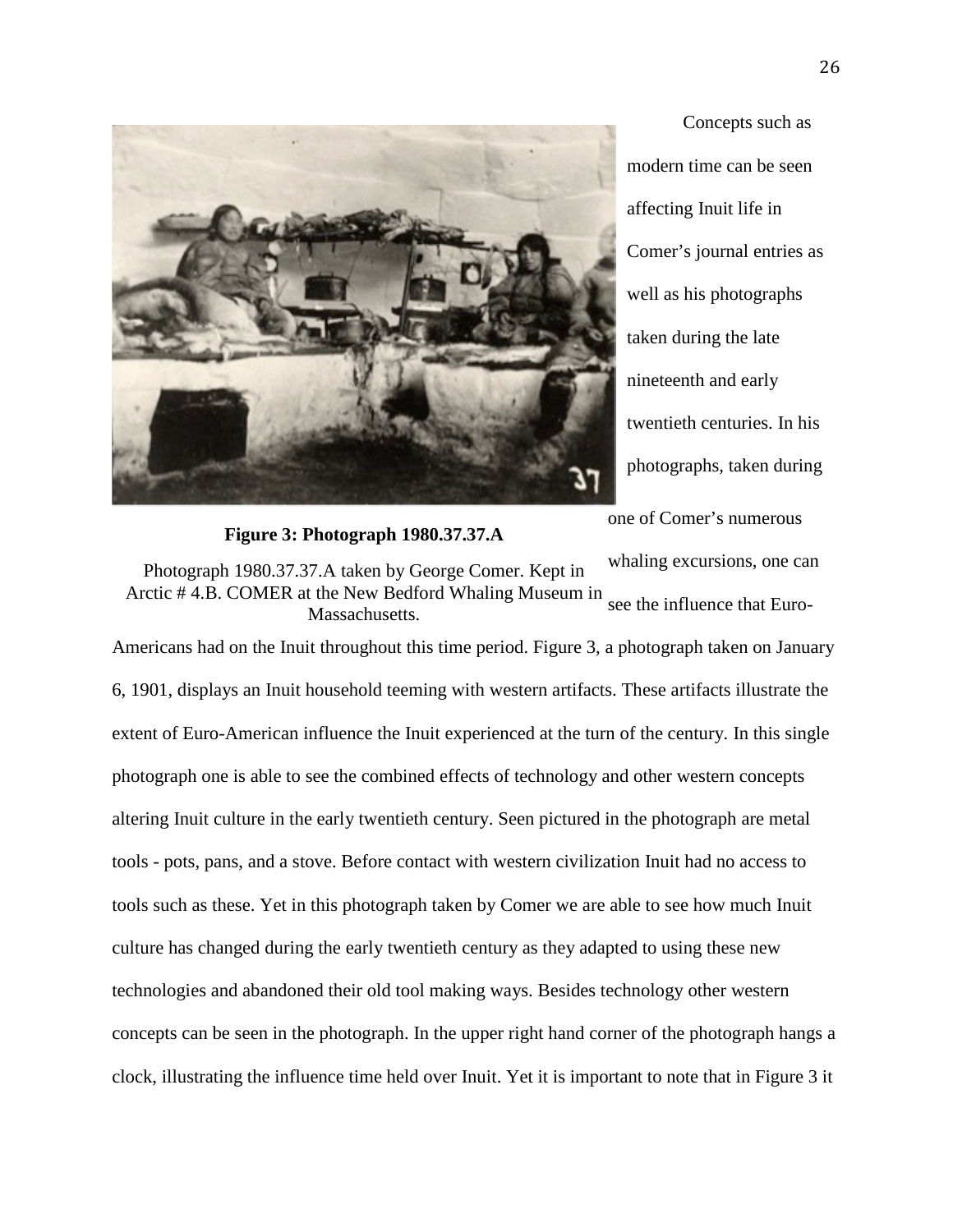

**Figure 4: Photograph 1980.37.41**

Photograph 1980.37.41 taken by George Comer. Kept in Arctic # 4.B. COMER at the New Bedford Whaling Museum in Massachusetts.

is obvious that the Inuit have not abandoned their culture. The Inuit are still living in the traditional snow houses that they lived in for hundreds of years. Though they accepted some of the western technologies in order to make their lives easier they did not abandon many of their valued northern customs.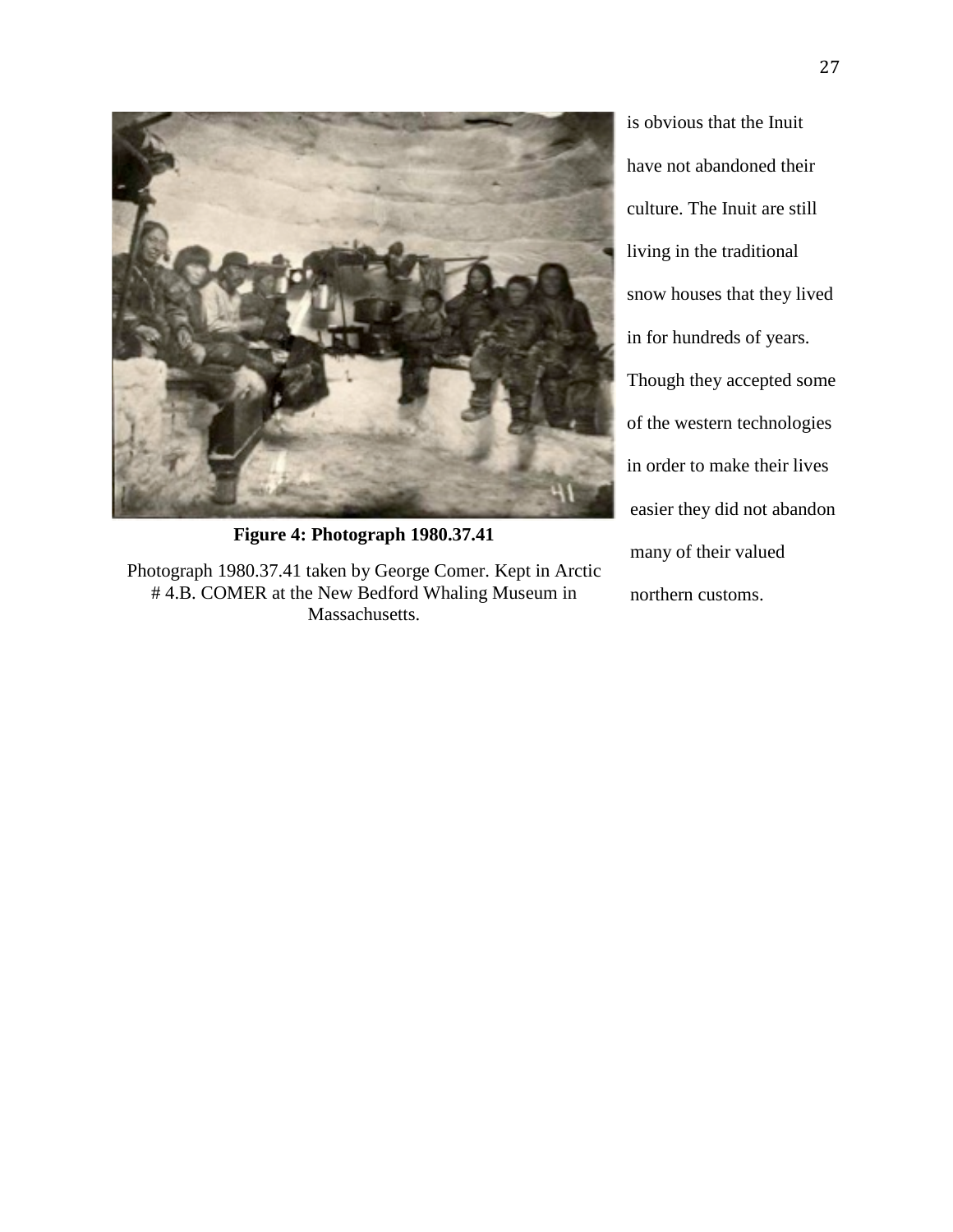

**Figure 5: Photograph 1980.37.180**

Eskimo Children at Hudson Bay. Photograph 1980.37.180 taken by George Comer. Kept in Arctic # 4.B. COMER at the New Bedford Whaling Museum in Massachusetts.

Figure 4, an undated photograph is another image of an Inuit snow house taken by Comer displaying the prevalence of western technology, especially time. Towards the center left of the photograph hangs a clock, beside a kettle illustrating that Inuit now frequently utilized time as a way of scheduling their days. Previously Inuit held no concept of a structured

daily time and ran their daily lives in accordance with their needs and the limits and possibilities of nature. The Inuit's partnership with whalers forced a reevaluation of this tradition and they adopted the western idea of time and began to adjust their days according to the whalers' schedules. Comer managed to record this phenomenon of changing culture through his pictures of Inuit life in the Artic during the early twentieth century. Yet though the Inuit accepted some of the new technologies and ideas that the whalers and others brought they kept pieces of their traditional culture. They did not abandon their old ways, but added these new ideas into their culture. This cultural transformation led many to believe, including Comer, that the Inuit were losing their culture. In reality the Inuit adapt to new western ideas while continuing many of their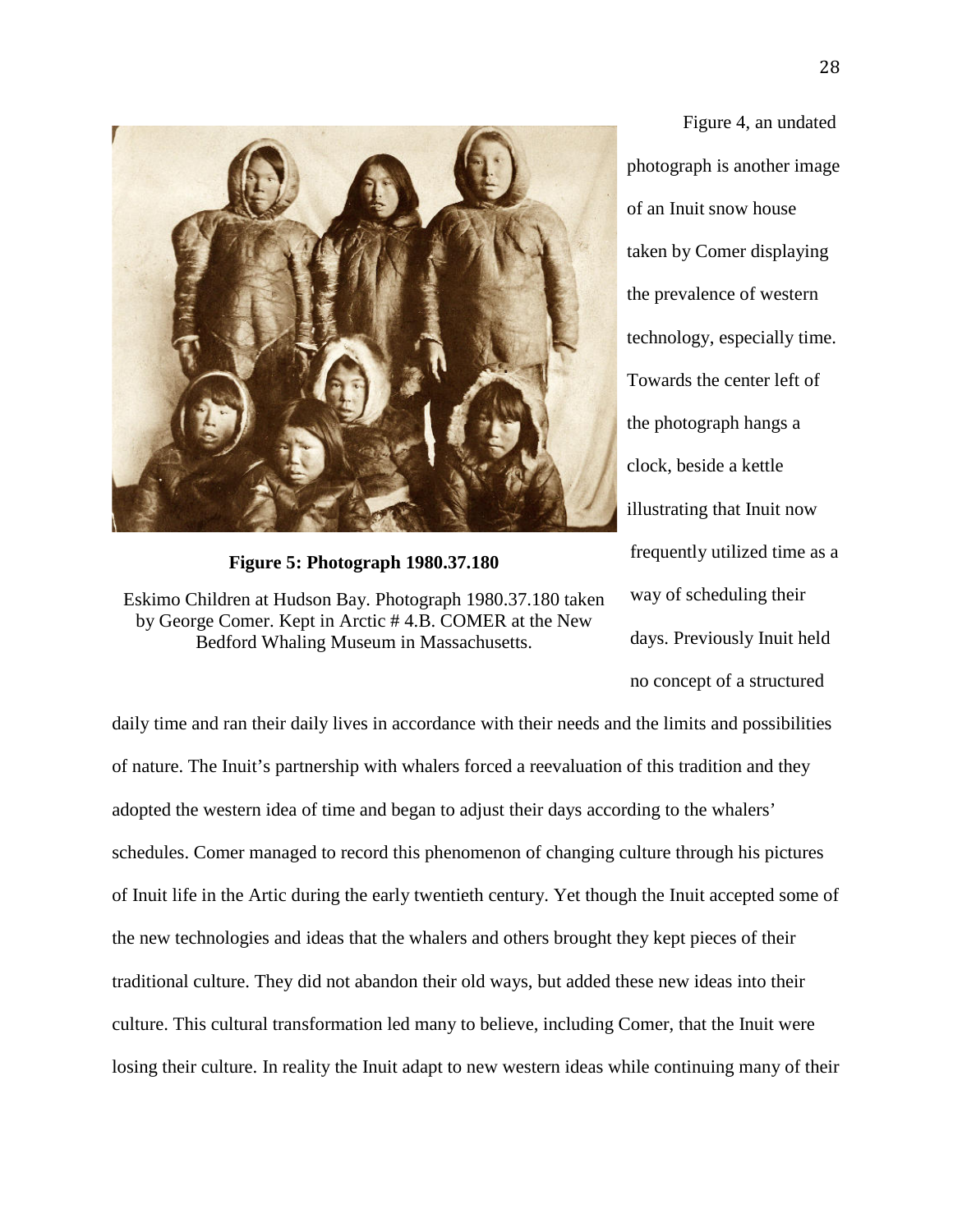old customs such as dress. Inuit traditional dress is displayed here in Figure 5. Here Comer depicts Inuit children from the Hudson Bay area in traditional clothing. This clothing was made out of sealskin or other animal skins, such as caribou, and insulated Inuit from the harsh Arctic environment. In addition the whalers also used these clothes. Dorothy Harley Eber recorded this finding in her interviews with Inuit, Leah Arnaujaq, from the Repulse Bay area. "'The quallunaat [white men] wintering here needed outer garments, so the women made them for them. They had no measuring tapes, so the Inuit women measured with their hands. They'd use their hands on a person to measure how many hands long he was. When the garment was finished, it would fit that particular person exactly.'"[39](#page-29-0) W. Gillies Ross affirms this fact in *An Arctic Whaling Diary*, the journal of Captain Comer. "Comer always hired Eskimo woman to make up caribou skin clothing for the crew. Without it they would be ill-equipped to work, travel, hunt, or play outside in the winter.<sup>[40](#page-29-1)</sup>" This exchange of goods depicts how the Inuit and westerners took on bits of each other's cultures while still maintaining aspects of their original culture. A new diet altered yet another cornerstone of their culture as interactions between the two groups continued.

Before the coming of the Euro-Americans the Inuit were a self-sufficient culture relying on the resources available in the Arctic. The coming of whalers, fur traders, missionaries and others to the North altered the Inuit's culture of self-sufficiency and made them dependent on Euro-Americans for survival. Before Euro-Americans invaded the Arctic, the Inuit hunted for food and were a nomadic people. It was necessary for them to be nomadic, as they had to move to find their food sources throughout the year. Inuit hunted animals such as seal year-round but

<span id="page-29-0"></span> <sup>39</sup> Eber, *When the Whalers Were Up North,* 99.

<span id="page-29-1"></span><sup>40</sup> George Comer, *An Arctic Whaling Diary: The Journal of Captain George Comer In Hudson Bay 1903- 1905.* Edited by W. Gillies Ross. (Toronto: University of Toronto Press, 1984) p. 71.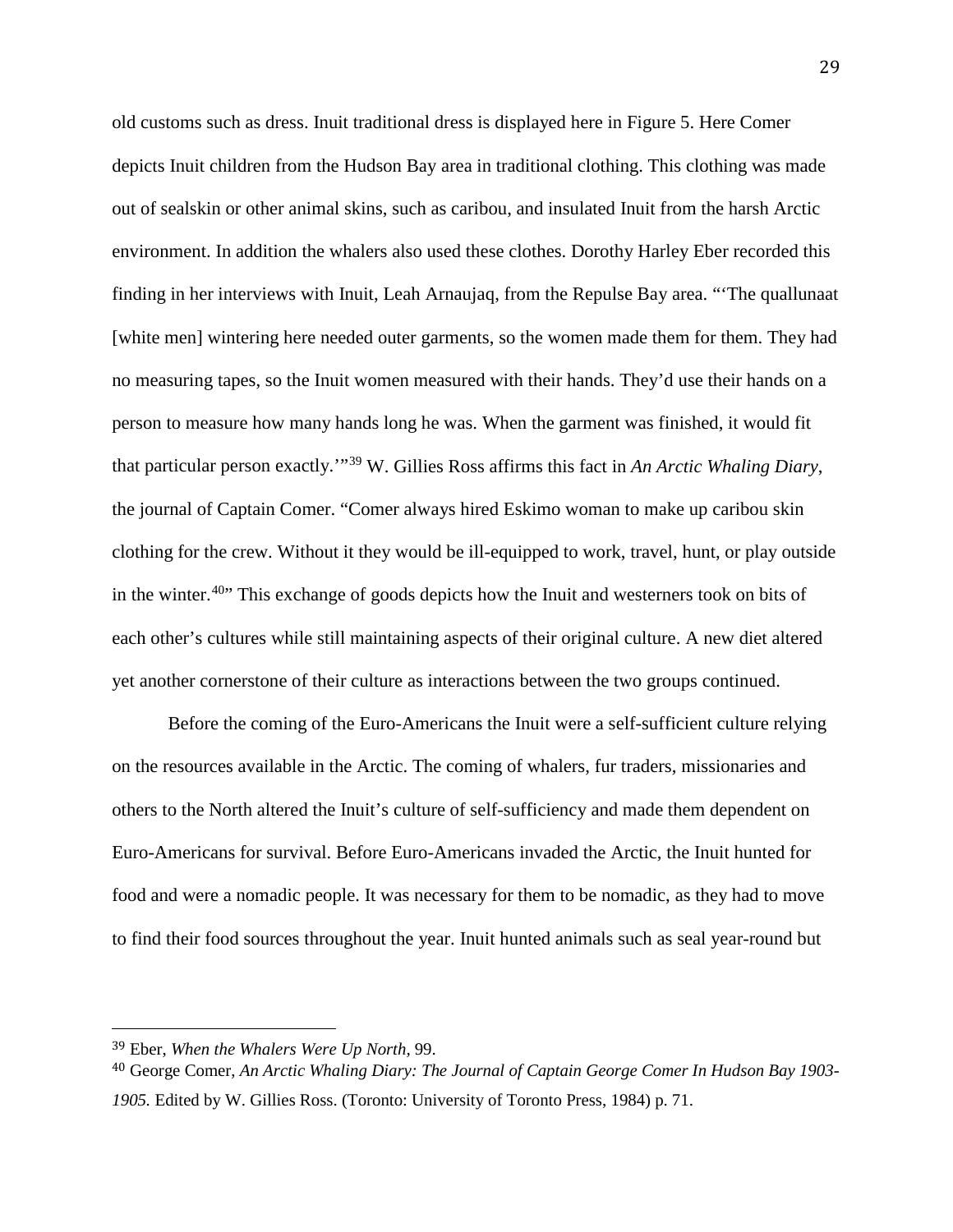went inland during the summer to hunt caribou for their winter clothing supply.<sup>[41](#page-30-0)</sup> Whalers along with others provided the Inuit with food and other goods that they could not obtain before. Inuit started depending on these Euro-Americans to provide them with food as they worked for them all day and no longer had time to hunt.

Anthropologist Vilhjalmur Stefansson recorded these changes in diet that he and others in the Arctic perpetuated during the later nineteenth and early twentieth century. One such instance that Stefansson recorded occurred during his first Arctic expedition, "It was not long before meat and fish were to a large extent replaced in the Eskimo diet by sugar, bread, canned fruit, bacon, and other things, when such commodities could be had. In my years among the Eskimos I learned how serious this change in diet, and dependence upon processed foodstuffs, might become in years in which storms or bad ice conditions prevailed."[42](#page-30-1) Stefansson's recordings of these changes in diet depict a hybridization of Inuit culture in the North.

## **Anthropologists in Search of the Stone Age**

Anthropology was a relatively new study that emerged during the first half of the nineteenth century. Yet it did not become popular until the later part of the century. Edward Tylor and Lewis Henry Morgan describe how early anthropologists began to develop field research projects, "By the beginning of the last century anthropologists had developed other intellectual projects and, most importantly, were no longer content to rely on the accounts of colonial officials, missionaries, travellers, and other non-specialists for their primary data. They began to go into the 'field' as ethnographers to gather their own information first hand."[43](#page-30-2) During the nineteenth and twentieth centuries, anthropology attracted the attention of many people due to its

<span id="page-30-0"></span><sup>41</sup> Eber, *When the Whalers Were Up North,* p. 17.

<span id="page-30-1"></span><sup>42</sup> Stefansson, *Discovery*, p. 72.

<span id="page-30-2"></span><sup>43</sup> Tylor and Morgan, *Social & Cultural Anthropology,* p. 2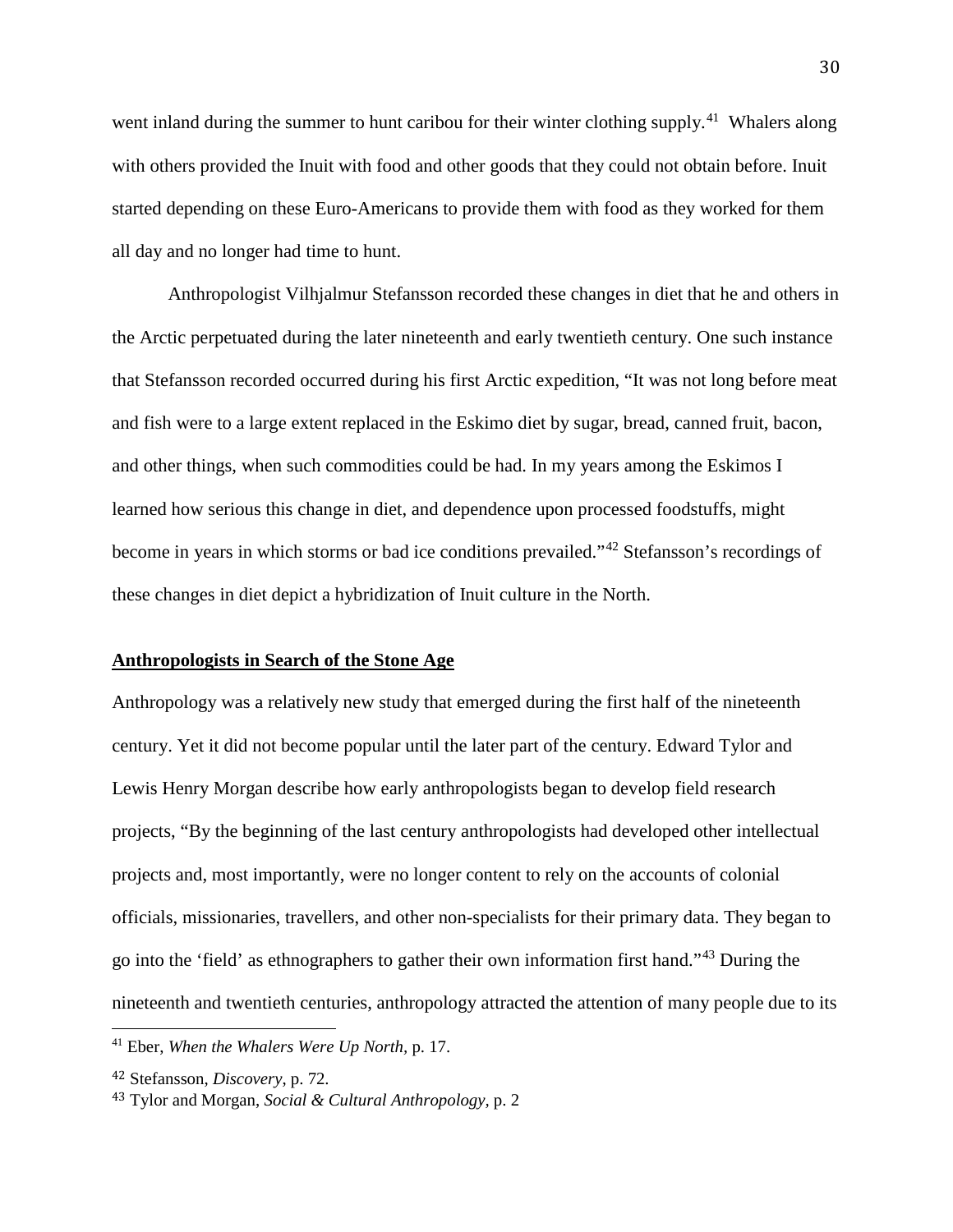novelty and first-hand contact with interesting cultures and people. This novelty would eventually attract the attention of many young scholars.

One of these anthropologists was Vilhjalmur Stefansson, who during the early twentieth century studied Inuit culture in Northern Canada. His accounts of Inuit life during this time are instrumental into understanding the changes that occurred in Inuit culture during the turn of the century. Vilhjalmur Stefansson's parents immigrated to Canada in 1877, two years before his birth, at the encouragement of his uncle. It was because of this uncle that the family settled in Manitoba, Canada and not in Brazil as they had originally planned. This pivotal change gave Stefansson the opportunity to become an anthropologist during the early twentieth century. A large portion of firsthand accounts of Inuit life and culture may not have existed without this uncle's intervening.

Stefansson was born in 1879 to Icelandic parents in Manitoba. Tragedy struck in Manitoba when a flood destroyed much of the province and killed two of the Stefansson siblings. Subsequently, the family relocated to the Dakota Territory where Stefansson spent his childhood growing up in a log cabin in the still underdeveloped northern plains. At the age of 26 Stefansson attended graduate school at Harvard University for theology. His interest in anthropology grew after taking a class with a history of religion professor, George Foot Moore. In his autobiography, Stefansson expressed his fondness of Moore: "George Foot Moore, Frothingham Professor of History of Religion, was in my day looked upon as the most learned member of the Harvard faculty, and my impression was that large majority of his fellow professors would have voted him the university's greatest man, not merely its greatest scholar." Moore's utilization of anthropology in his classes piqued Stefansson's interest in the subject and affected his way of thinking about different cultures. Eventually, Moore influenced the way in which Stefansson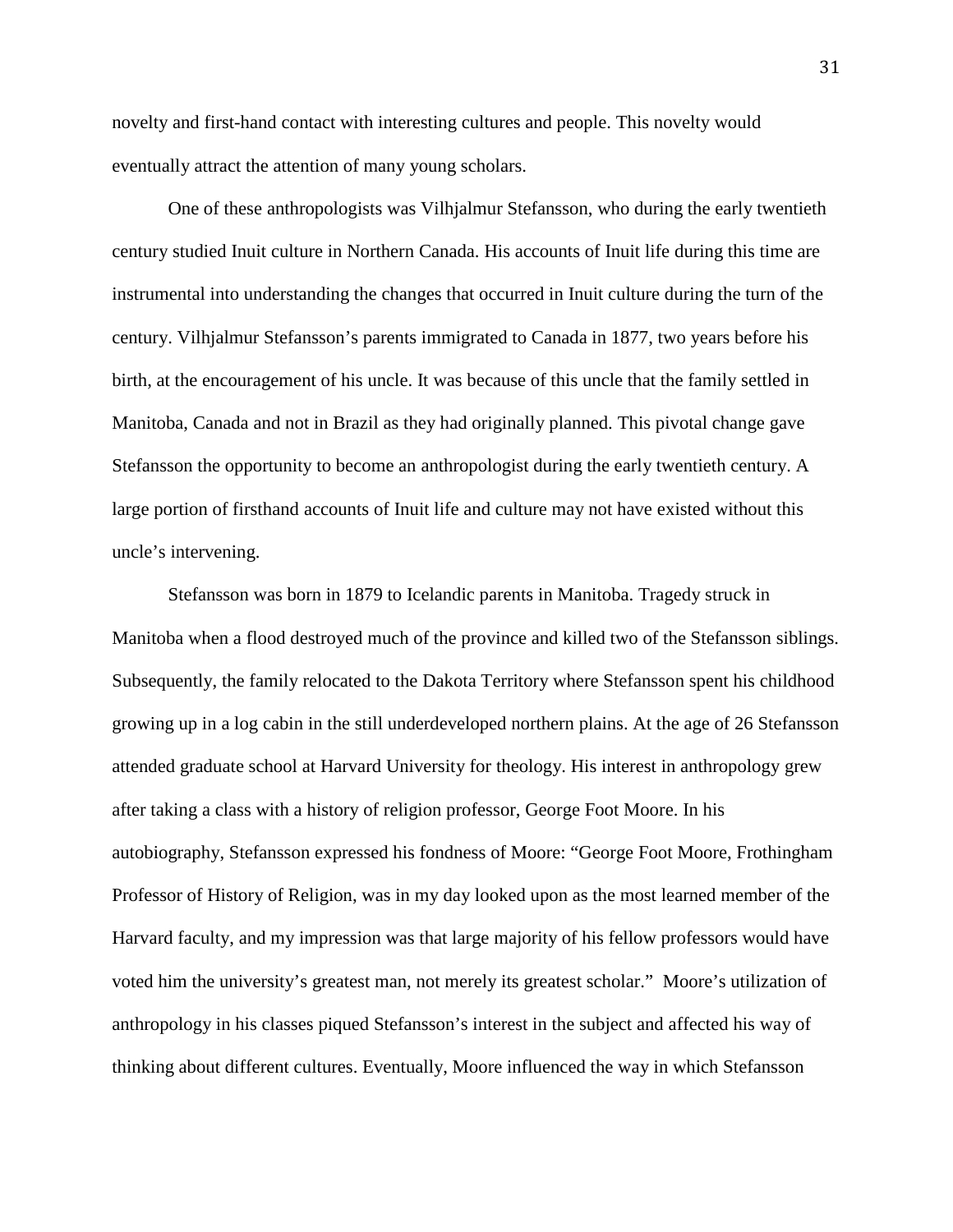conducted his studies in the Arctic. Subsequently Stefansson left the Harvard Divinity School in order to pursue his newly discovered passion for anthropological study by joining Harvard's Peabody Museum, the anthropology wing of the Natural History Museum. For two years, Stefansson studied anthropology at the museum as a graduate student before beginning his first anthropological expedition.<sup>[44](#page-32-0)</sup> Here, Stefansson gained anthropological skills that he would later use to study Arctic culture.

Stefansson's first Northern adventure was in 1904 when he returned to his parents' home in Iceland to investigate his roots. During this trip to Iceland Stefansson was able to hone his skills as an anthropologist and educate himself on his own Icelandic history. After this trip, Stefansson became more actively involved in the Canadian Club at Harvard and became the university's authority on all things polar due to his Canadian and Icelandic connections. In April 1906, Stefansson received a telegram, from the University of Chicago offering him a job as a polar explorer, which changed his focus yet again. Stefansson eventually made numerous expeditions to the North. His position in these expeditions allowed Stefansson to observe the northwestern Canadian Inuit way of life during the early twentieth century, as two distinct cultures collided in a rapid course.<sup>45</sup> Throughout his time in the Arctic Stefansson took numerous notes that eventually became his books. *Discovery: The Autobiography of Vilhjalmur* and *The Friendly Arctic* are just some of the many invaluable resources depicting northern life at the turn of the century. By analyzing two sets of primary sources, those provided by George Comer and Vilhjalmur Stefansson, we can develop a clearer picture of what happened in the Arctic in the early twentieth century.

<span id="page-32-0"></span><sup>44</sup> Stefansson, *Discovery,* p. 43.

<span id="page-32-1"></span><sup>45</sup> Stefansson, *Discovery*, p. 65.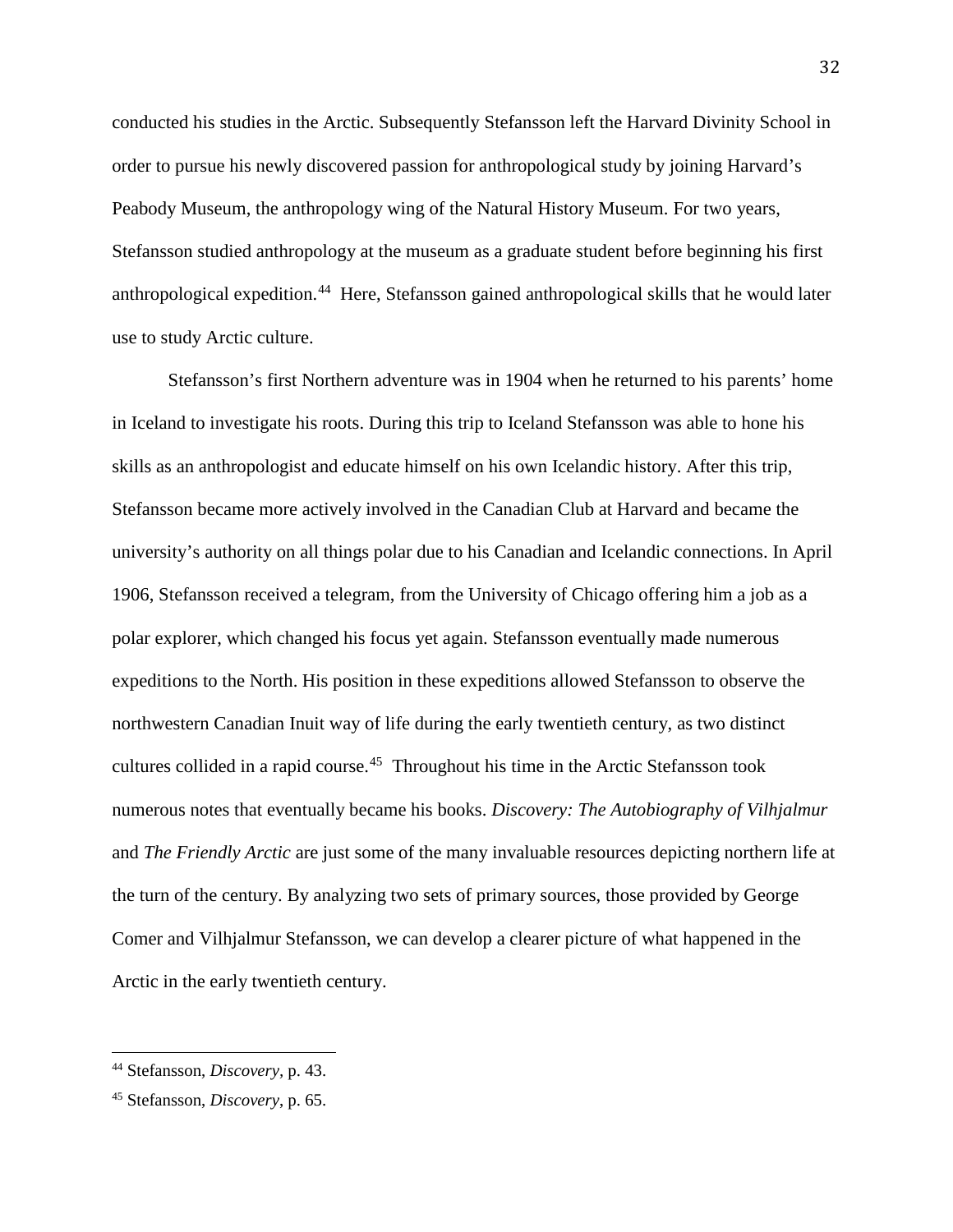## **Technology and Stefansson's Search for "Stone Age" People**

Like Comer, Vilhjalmur Stefansson, an explorer and amateur anthropologist, similarly documented the changes occurring in the Arctic in the early twentieth century. Stefansson traveled to the western Arctic during the early twentieth century and captured valuable insights on how western culture and technology affected the Inuit in the region. In his book, *Discovery: The Autobiography of Vilhjalmur* (1964), Stefansson discussed some of the visible changes that technology has caused amongst the Inuit during his journey North in 1906. "The house was built of sod and earth heaped against and over a frame of driftwood. It was heated, not in the old Eskimo fashion by seal- or whale-oil lamps, but by a much less tractable, though powerful, sheet-iron stove."[46](#page-33-0) Here, Stefansson observed a significant transformation of traditional Inuit culture, as the Inuit changed the heating source they had relied upon for centuries to more modern technology. When Stefansson journeyed to the Arctic in the early twentieth century to study Inuit, he believed would have been untouched by westernized concepts and technology and was therefore disappointed to discover them utilizing technology such as steel-iron stoves provided by whalers and fur traders. The anthropologists' hope to discover an untouched "Stone Age" people ran into the reality of a people's ability to adopt technology that they found more efficient or suitable within their own culture.

In search of "Stone Age" peoples untouched by Euro-Americans, Stefansson journeyed even further north toward the area of Shingle Point in the Yukon Territory. Yet even in these distant lands Stefansson failed to discover Inuit untouched by the influence of Euro-Americans. Stefansson was hardly the first to encounter the Inuit even this far north. Fur traders from Hudson's Bay Company traveled deep into the Arctic to trade with the Inuit bringing with them a

<span id="page-33-0"></span><sup>46</sup> Stefansson, *Discovery*, p. 79.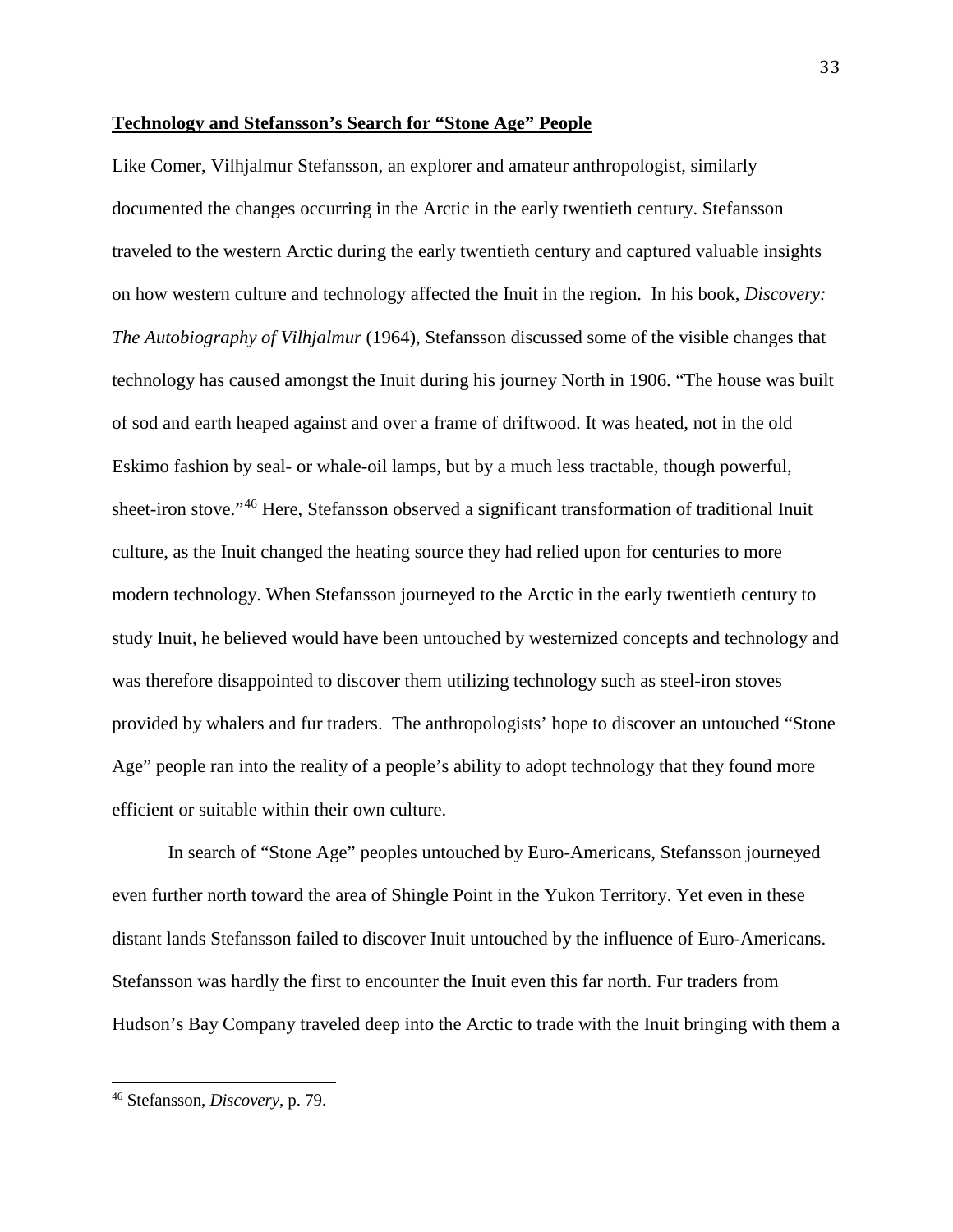wide variety of western technology. Stefansson records this partnership in his autobiography: "When the fur sellers returned to the fishing grounds with their silks, phonographs, chewing gum, and whatever else they had bought from the traders, Ovayuak<sup>[47](#page-34-0)</sup> would already have accumulated tons of fish." The partnership that the Inuit maintained with the fur traders allowed them access to western goods during the early twentieth century.<sup>[48](#page-34-1)</sup> Yet it was also this partnership that altered the Inuit's traditional cultural practices. With technology such as metal pots, pans and other tools, the Inuit had no need to continue their practice of making tools from bone or stone. Stefansson wished to observe a mythical primitive "Stone Age" society untouched by western ideals, however he struggled to find a group of Arctic people left untouched by the influence of Euro-Americans. Stefansson was frustrated by his inability to discover an untouched "Stone Age" people. Stefansson failed to realize that the Inuit were active agents in their own history. Though the two accounts, Comer's and Stefansson's, provided invaluable insights into occurrences in the Arctic at the turn of the century, the two men also introduced new technology to the Inuit by being in such close contact with them. It is through amateur anthropologists such as Comer and Stefansson that subsequent change was brought to the Inuit. Over time, others became interested in the welfare of the Arctic people. Large groups of foreigners on Canadian soil caused concern to groups such as the Royal Northwest Mounted Police (RNWMP) who were dispatched to the North to provide a Canadian government presence.

#### **A New System of Law and Order**

<span id="page-34-0"></span> <sup>47</sup> Ovayuak was an Inuit man who traveled with Stefansson during one his journeys north. Though not much is said about him it came be inferred that Ovayuak and his knowledge of the Arctic played a critical role in the survival of Stefansson's excursion.

<span id="page-34-1"></span><sup>48</sup> Stefansson, *Discovery*, p. 89.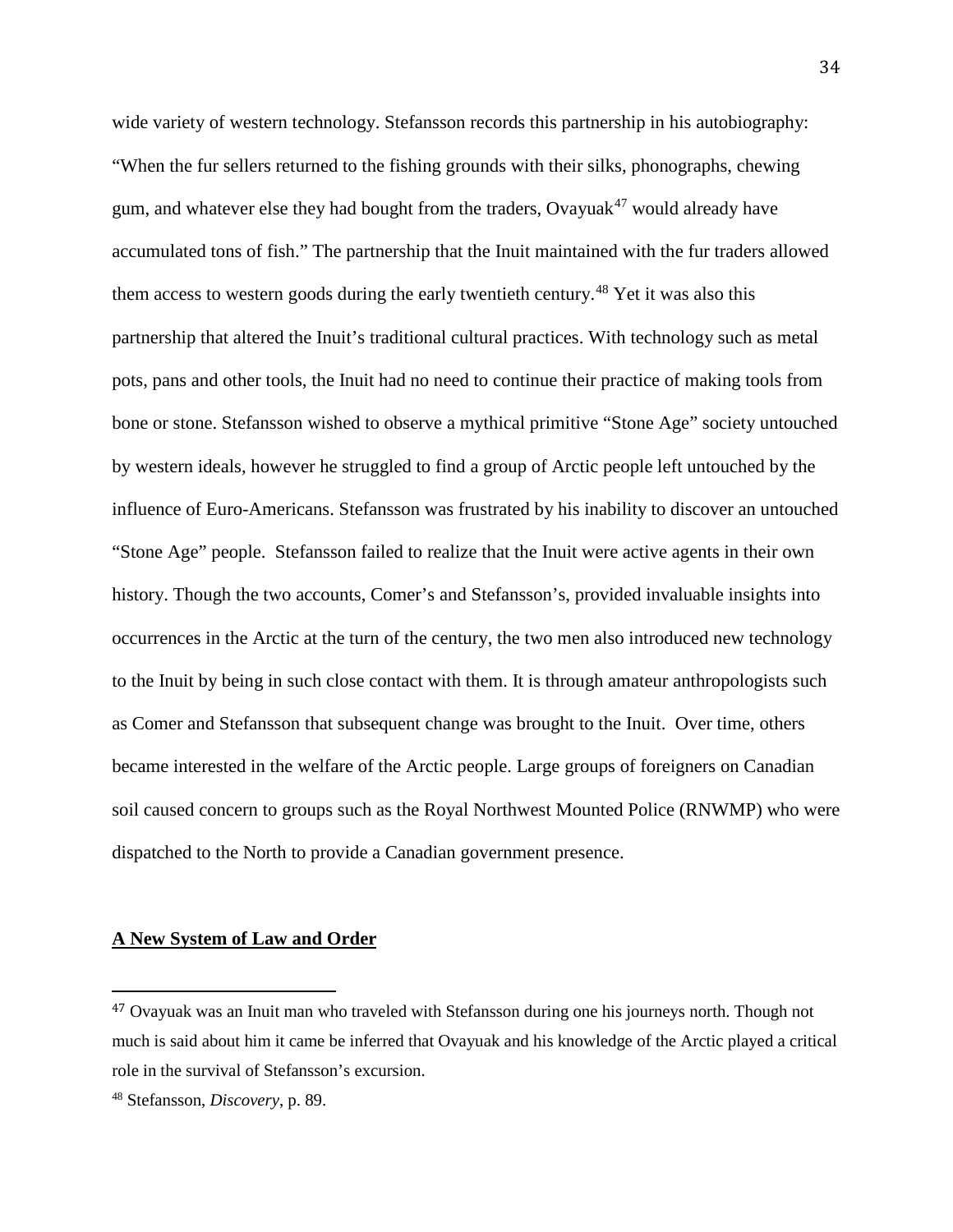As numerous groups of foreigners continued to invade the North, Canadian authorities took an increased interest in Arctic activity. This interest resulted in the dispatch of the RNWMP (later become the Royal Canadian Mounted Police) to the Arctic in the early twentieth century. The RNWMP introduced new western ideas of law and order to the North. Previously the Inuit had their own views of law and order that dictated their lives in the North. Dorothy Harley Eber recounts these distinct northern laws best in her book *When the Whalers Were Up North* while recalling the life of an Inuit man, Johnnibo*.* Johnnibo lived during the late nineteenth century amongst whalers in the eastern Arctic at Spicer's Harbour. He became famous when he traveled to New London, Connecticut to appear in a court case concerning disputed goods between two whaling captains. Yet when he returned to the Arctic Johnnibo was not revered as he had been in the south. His fellow Inuit detested the favoritism he received from whaling captains and a decision was made within his community to kill Johnnibo. In the late nineteenth century, the RNWMP had yet to arrive to the Arctic and Inuit were still living by their own code of laws. As tradition dictated the tribe discussed Johnnibo's fate and decided he was a danger to the tribe. An officer aboard the whaling ship *Era* in 1889 reported the facts of Johnnibo's death:

Two weeks before the tragedy his wife was notified according to the custom, of his coming death at the hands of his countrymen, but on pain of death could not acquaint him with the information. When the day arrived he was decoyed out of the village by two companions and arriving at the place designated he was prostrated on his back; then the leader delivered a short speech and called on the man sleeved to advance and stab him through the heart...<sup>[49](#page-35-0)</sup>

Johnnibo's death appeared violent and unnecessary to whalers and other Euro-Americans during the late nineteenth century, yet it was relatively common practice that members of the tribe who were viewed as a threat were killed in order to sustain the survival of the rest. This was just

<span id="page-35-0"></span> <sup>49</sup> Ibid. p. 57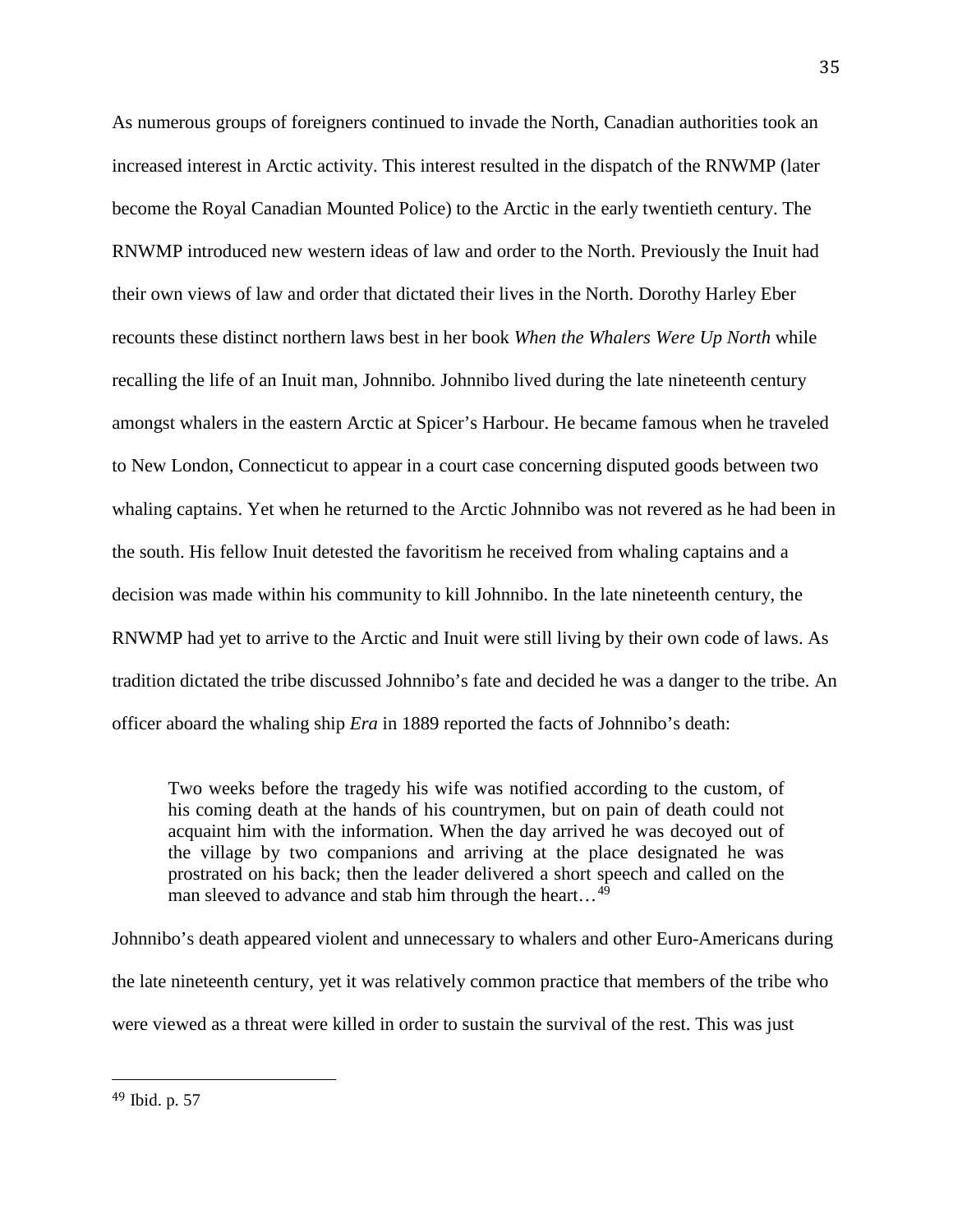another harsh reality the Inuit faced living in the Arctic. This law wass further evidenced by Stefansson in his book *The Friendly Arctic*. "An expected piece of news was that a murder charge had been laid against me by the Eskimos of Prince Albert Sound. Kullak's wife, Neriyok, who according to her husband was expected to have a child before the middle of August, 1915, had had the child in January, 1916.<sup>[50](#page-36-0)</sup> A few weeks after that she had died, probably, as I interpret it, from the bursting of an internal tumor."[51](#page-36-1) Stefansson was expected to pay with his life after an Inuit woman he had given his blessing to died abruptly. (Giving a blessing to an expecting mother or others was common among the Inuit it was a wish for good health. Stefansson may have been asked to give one because he was perceived to be important in the community. Though he had gone to Harvard originally for theology Stefansson was not a minister.) Though this seems extreme, this was just one of the rules of law Inuit had in place in their culture. They viewed Stefansson as responsible for the death of the young mother for breaking his blessing. Laws such as these dictated Inuit's northern lifestyle. Yet when the RNWMP arrived in the Arctic they thrust their notions of law and order upon Inuit, ignoring Inuit traditional laws and imposing their own. The RNWMP's ideas about law and order altered Inuit culture forever.

The RNWMP made law and order in the North their priority, changing the way Inuit could lead their lives in the Arctic. Inuit, as well as Euro-Americans such as George Comer and Vilhjalmur Stefansson, felt the presence of the RNWMP in the North. Whalers such as Comer bemoaned the presence of law enforcement in the North at the turn of the century. The RNWMP

<span id="page-36-1"></span><span id="page-36-0"></span><sup>50</sup> Kullak and his family were part of an Inuit community residing near the Minto Inlet in the Northwest Territories. Stefansson encountered the family on his Arctic expedition. The family spent the summer living with Stefansson and came to believe he had powers equivalent to that of a shaman. This was possibly due to the technology that Stefansson and his counterparts had brought along with them. 51 Stefansson, *The Friendly Arctic.* p. 566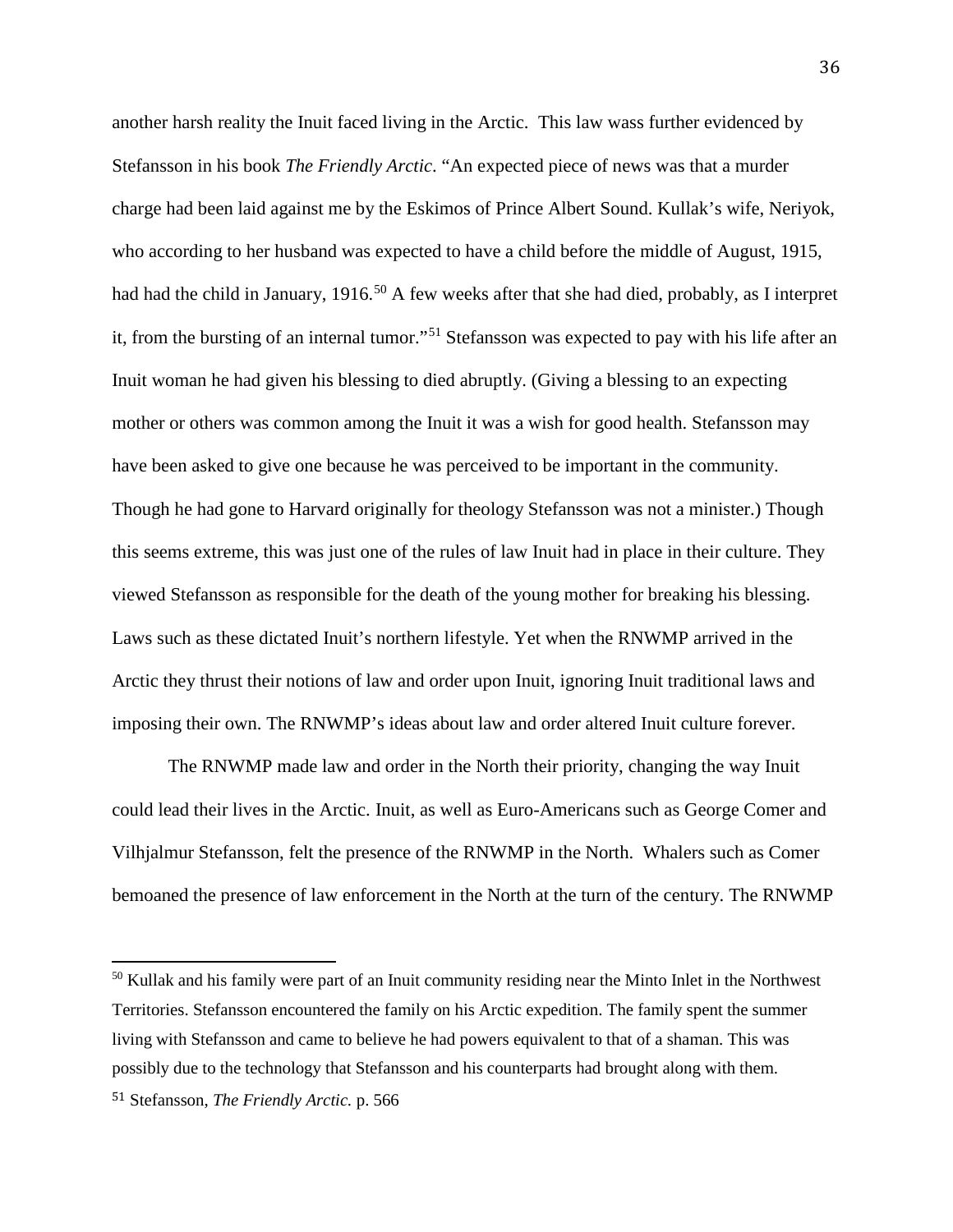imposed new regulations on whalers and fur traders in the Arctic during this time. In a 1903 report by A.P. Low, commander of the Dominion expedition 1903-4 that led to Canada's authority over the Arctic, he stated: "The Dominion Government, in the spring of 1903, decided to send a cruiser to patrol the waters of Hudson Bay and those adjacent to the eastern Arctic islands; also to aid in the establishment, on the adjoining shores, of permanent stations for the collection of customs, the administration of justice and the enforcement of the law in other parts of the Dominion."[52](#page-37-0) The presence of the RNWMP in the Arctic brought western ideas of law and order to the Arctic. Men who had viewed the Arctic as the last wilderness frontier, now witnessed the closing of that frontier. The establishment of law and order in the Arctic would change not only Inuit lives, but also the endeavors of Euro-Americans in search of untouched wilderness. The Arctic was no longer the pristine wilderness many imagined it to be, as the RNWMP moved in to create law and order in the harsh Arctic environment. Anthropologists, explorers and whalers such as Vilhjalmur Stefansson and George Comer left the Arctic at the outbreak of World War I when it became clear that the Arctic no longer held economic or anthropological opportunities leaving the Inuit a changed people.

The first era of Inuit contact with Euro-Americans came to a sudden end. At the outbreak of World War I, westerners abandoned the Arctic and for a time forgot its people. Yet the Inuit whose culture had been altered forever did not forget the changes that Canadians and Americans had brought. An intense period of contact between Euro-Americans and Inuit had brought about much change in their culture, yet Inuit still maintained some of their old traditions. In a sense they had become a hybrid culture. Their contact with the western world gave them exposure to important new tools, concepts and beliefs and still some of their traditional culture remained the

<span id="page-37-0"></span> <sup>52</sup> George Comer, *An Arctic Whaling Diary: The Journal of Captain George Comer In Hudson Bay 1903- 1905.* Edited by W. Gillies Ross. (Toronto: University of Toronto Press, 1984) p. 252.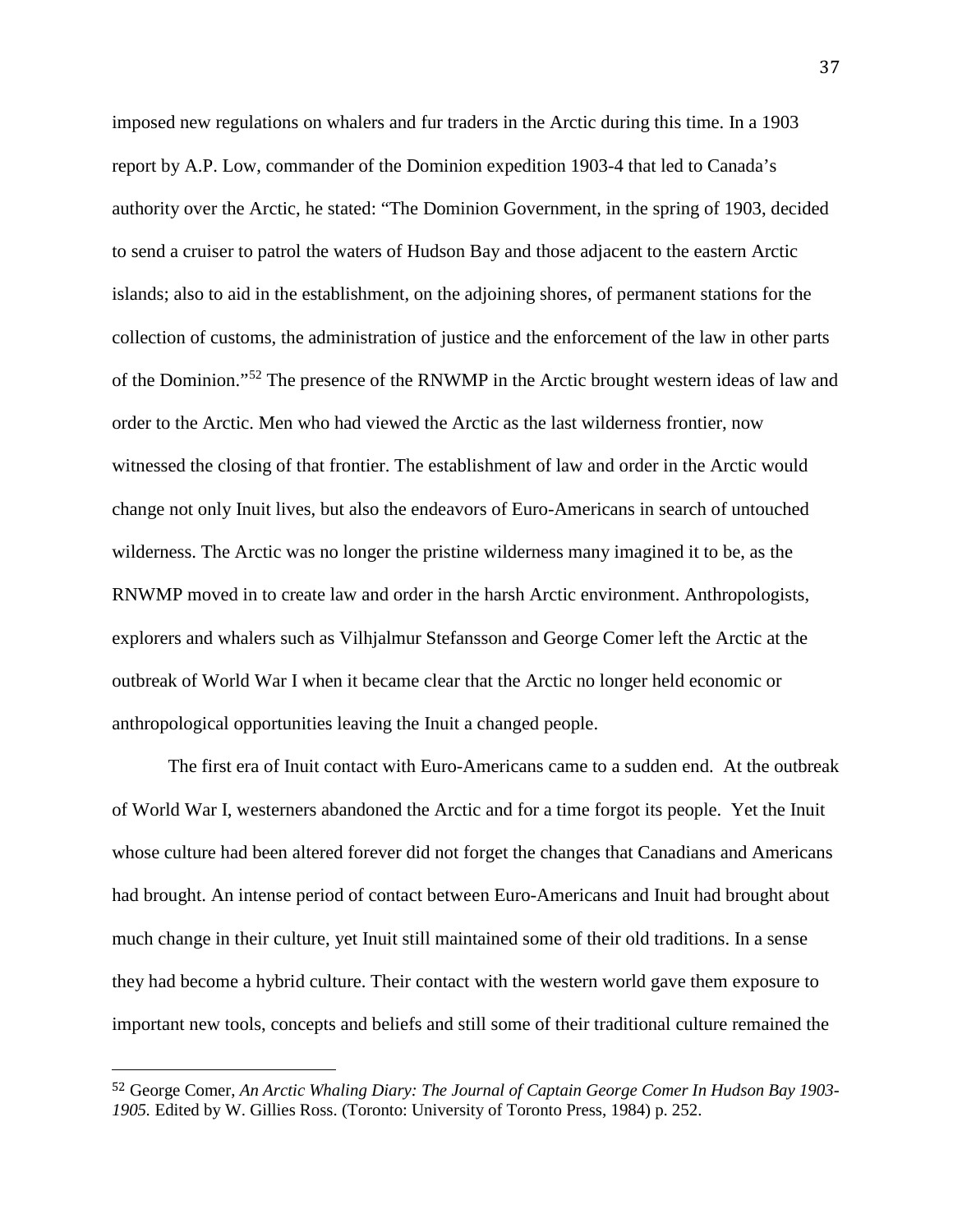same. Though the Inuit took the tools of Euro-Americans they made them their own. They utilized guns to hunt, but still spoke their own language and used their customary hunting signals. Euro-Americans may have given Inuit new tools and ideas, but the Inuit chose how they used them. Many integrated these new tools into their lifestyle, modifying it, but not completely erasing the culture they once had. It is important to realize that the coming of Euro-Americans to the Arctic did have a significant impact on Inuit culture, but that it did not destroy their culture. Inuit were active agents in this cultural exchange at the turn of the century.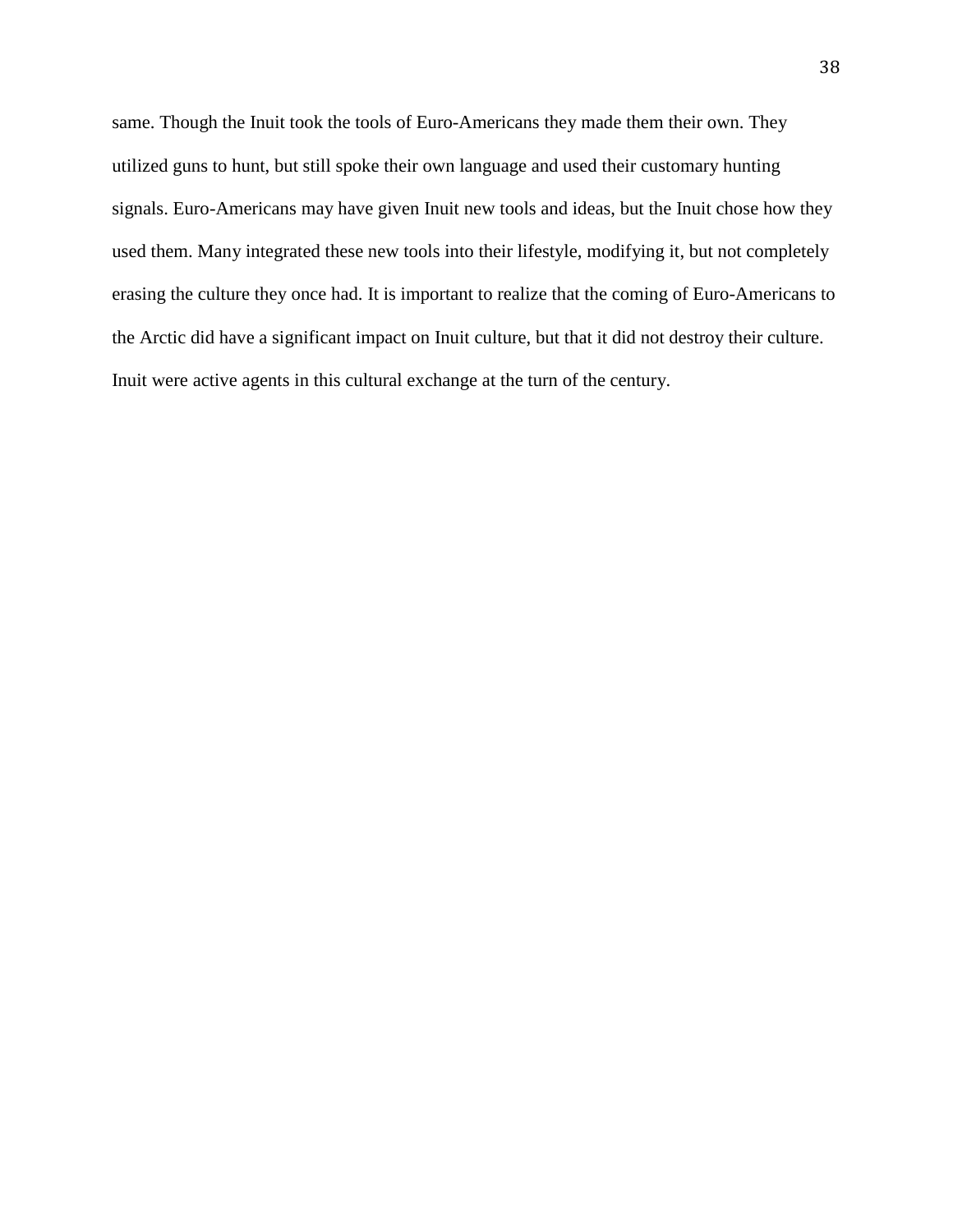#### **Bibliography**

"Anthropology." *National Geographic Education*. N.p., 10 Feb. 2012. Web. 22 Apr. 2016.

- Calabretta ,Fred. *Captain Comer and the Arctic*. In the Log of Mystic Seaport. Vol. 35, no. 4 Winter, 1984.
- Comer, George. *An Arctic Whaling Diary: The Journal of Captain George Comer In Hudson Bay 1903-1905.* Edited by W. Gillies Ross. Toronto: University of Toronto Press, 1984.
- Comer, George. *The Eskimo of Baffin Land and Hudson Bay*. Edited by Franz Boas. New York: Published by the Trustees of the American Museum of Natural History, 1907.

Comer, George. *Photography.* Arctic # 4.A. COMER. New Bedford Whaling Museum

Comer, George. *Photography.* Arctic # 4.B. COMER. New Bedford Whaling Museum.

Comer, George. *Photography.* Arctic # 4.C. COMER. New Bedford Whaling Museum.

- *In Boas' Footsteps: 100 years of Inuit Anthropology.* Edited by Bernard Saladin d'Anglure and Francois Therein. Quebec: Universite Laval Department of Anthropology Inuit Studies, 1984.
- Eber, Dorothy Harley. *Bringing the Captain Back to the Bay: Photographs Taken by a Nineteenth-century Whaling Captain Evoke Memories Among Present Day Inuit.* Natural History Vol. 94 No. 1 January 1985.
- Eber, Dorothy Harley. *When the Whalers Were Up North: Inuit Memories From the Eastern Arctic.* Boston: McGill-Queen's University Press, 1989.
- Francis, Daniel. *Discovery of the North: The Exploration of Canada's Arctic* Alberta: Hurtig Publisher Ltd, 1986.
- Francis, Daniel. *A History of World Whaling.* Ontario: Penguin Books Ltd, 1990.
- McGhee, Robert. *The Last Imaginary Place: A Human History of the Arctic World.* Oxford: Oxford University Press, 2005.